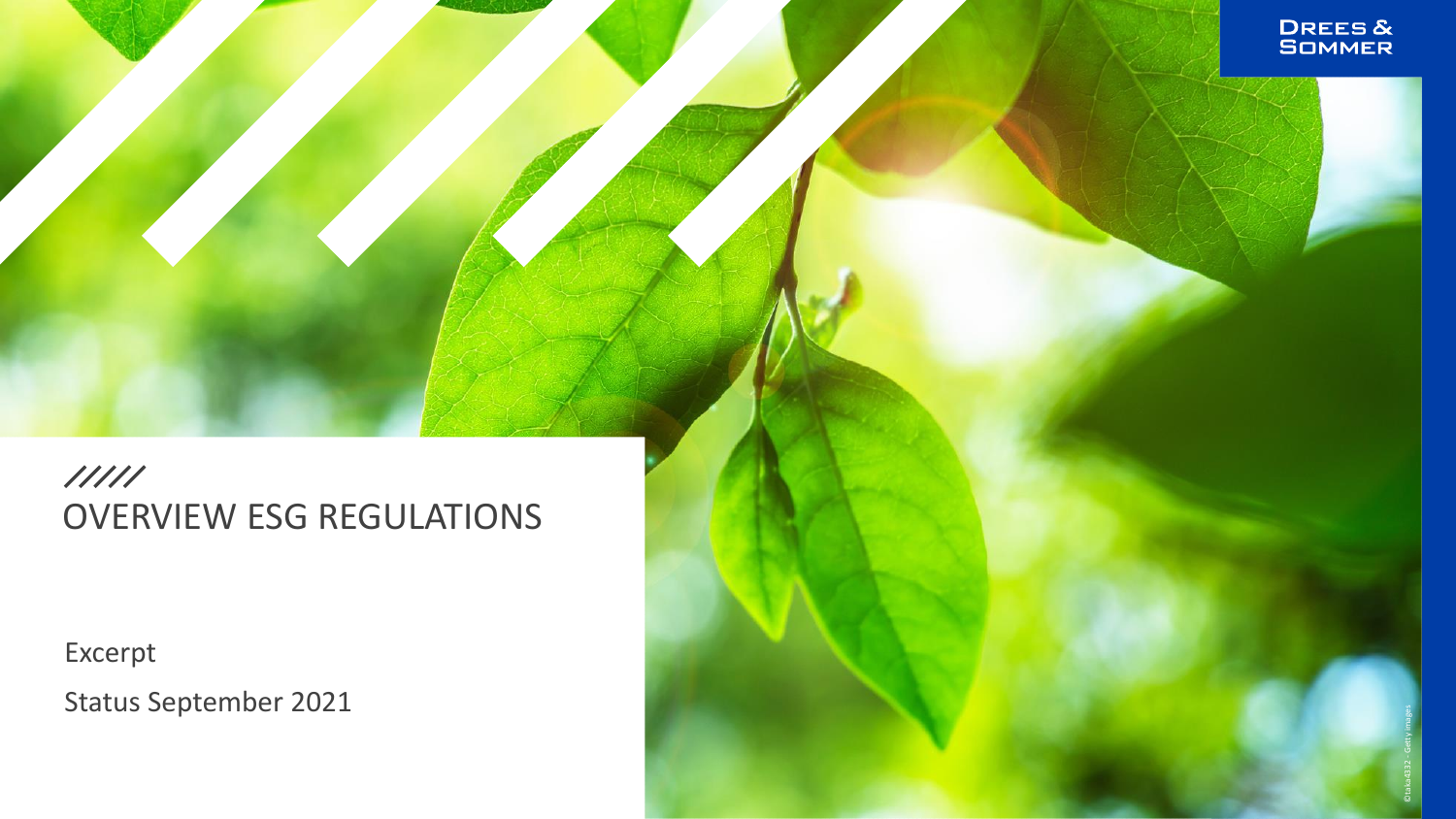

# AGENDA

#### EU Green Deal

- Corporate Sustainability Reporting Directive and Non-financial Reporting Directive
- Sustainability Reporting
- Task Force on Climate-related Financial Disclosure (TCFD)
- EU Taxonomy
- EU Sustainable Finance Disclosure Regulation (SFDR)
- EU Markets in Financial Instruments Directive (MiFID II)
- EU Climate Benchmark
- EU Ecolabel
- EU Green Bond Standard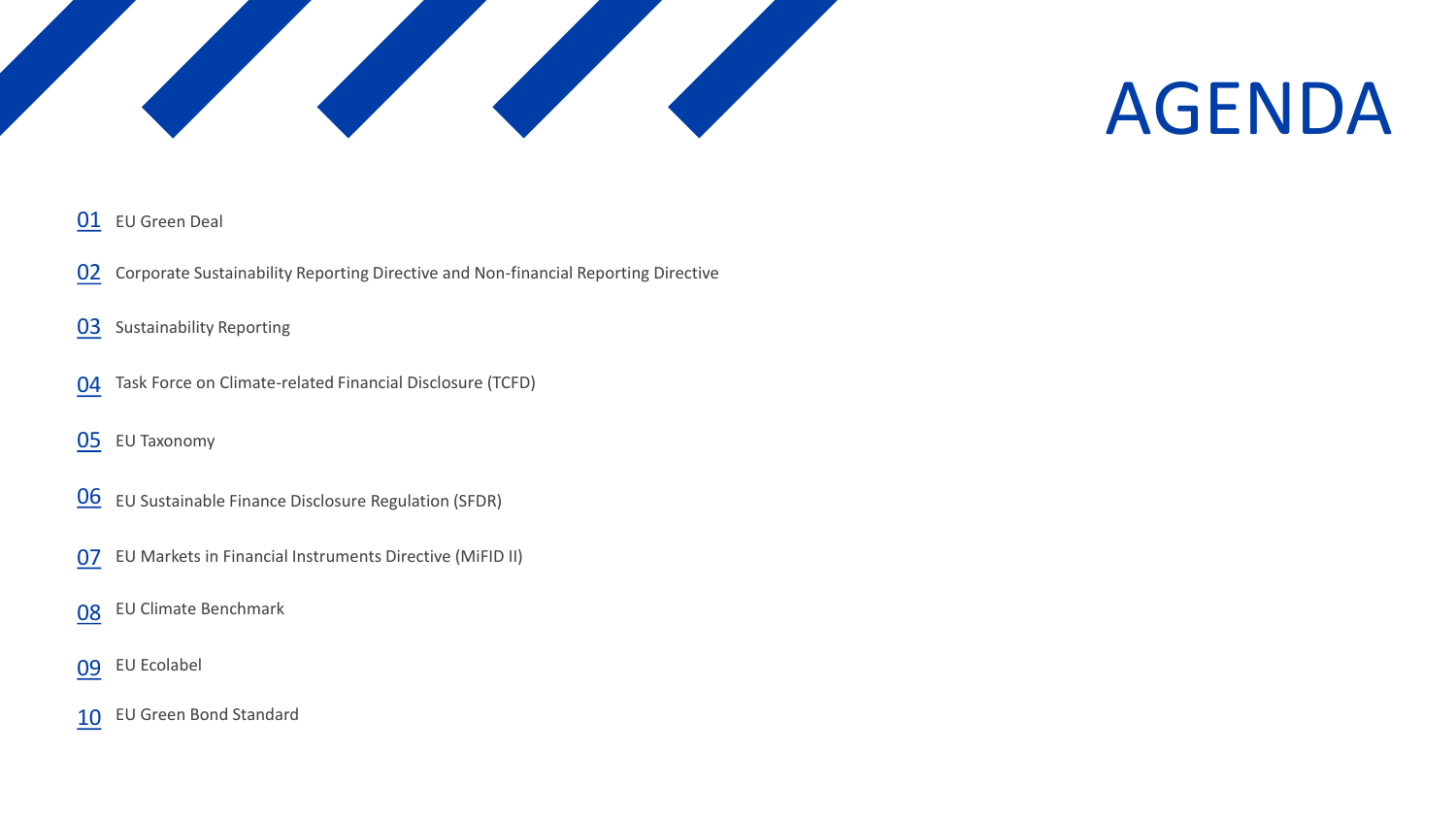

## AGENDA

- Further Bond Standards and Publications
- Principles of the Loan Market Association
- Guidelines and principles
- Sustainability in securities regulation
- Publication of the European Central Bank (ECB)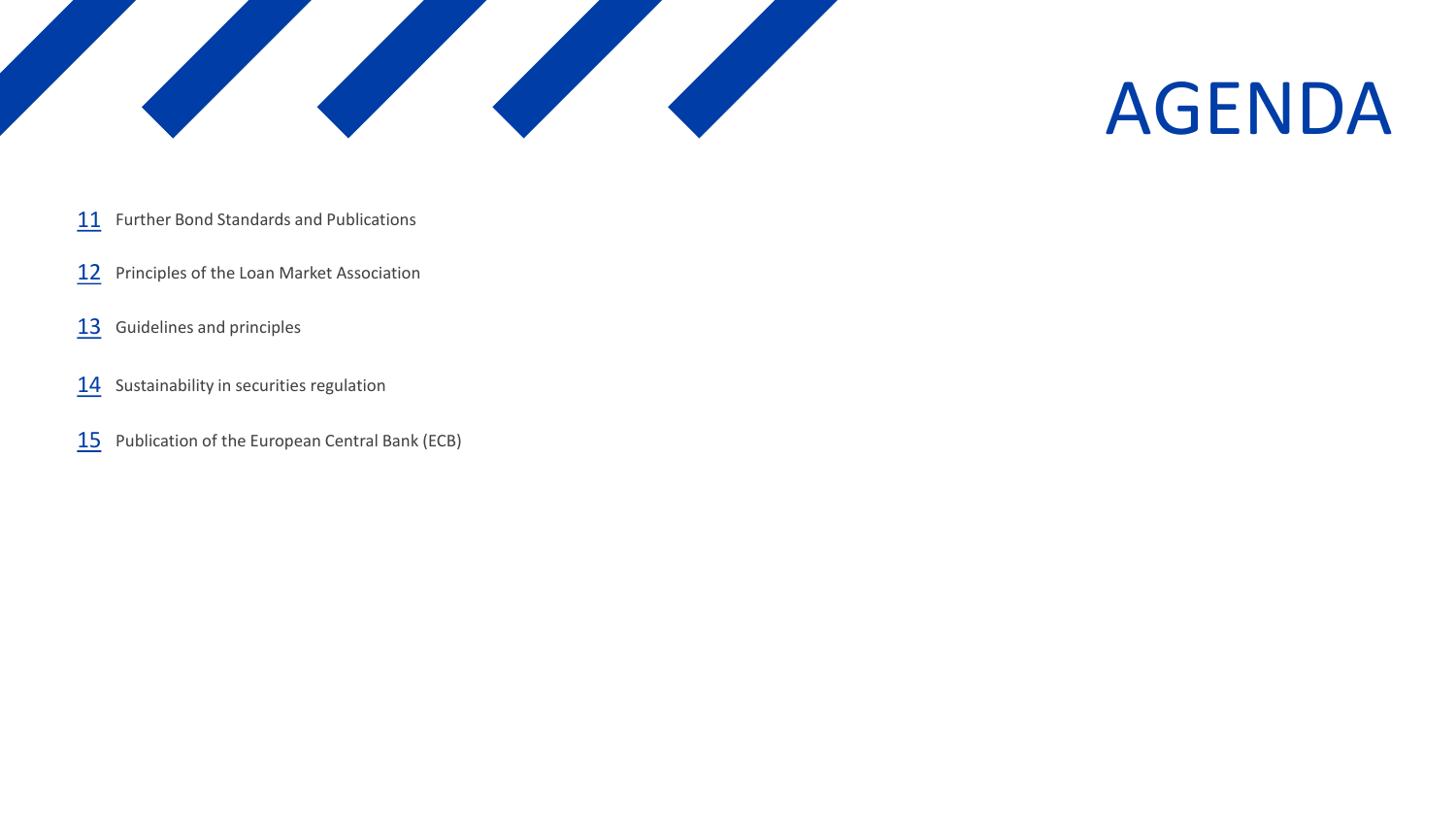<span id="page-3-0"></span>

| <b>EU Green Deal</b>                                                     |                                  |                                                                                                                                                                                                                              |             |                                                                                                     |                                                                                                                                                                                      |  |  |
|--------------------------------------------------------------------------|----------------------------------|------------------------------------------------------------------------------------------------------------------------------------------------------------------------------------------------------------------------------|-------------|-----------------------------------------------------------------------------------------------------|--------------------------------------------------------------------------------------------------------------------------------------------------------------------------------------|--|--|
| Title                                                                    | Organisation                     | Official description                                                                                                                                                                                                         | Publication | German                                                                                              | English                                                                                                                                                                              |  |  |
| Proposal European<br>Climate Change Act                                  | Council of the<br>European Union | Proposal for a European climate law reflecting the agreement between the<br>European Parliament and the Council                                                                                                              | 05.05.2021  |                                                                                                     | https://www.consilium.europa.eu/<br>media/49461/st08440-en21.pdf                                                                                                                     |  |  |
| Alignment of the<br>financial industry with<br>the EU Green Deal         | <b>EU Commission</b>             | Policy Communication on aligning the financial industry with the European<br>Green Deal                                                                                                                                      | 01.05.2021  |                                                                                                     | https://www.euractiv.com/wp-<br>content/uploads/sites/2/2021/04/<br>Cheapeau-communication.pdf                                                                                       |  |  |
| Summary of the<br>consultation                                           | <b>EU Commission</b>             | EU Consultation on the Renewed Sustainable Finance Strategy - summary of<br>the consultation                                                                                                                                 | 10.02.2021  |                                                                                                     | https://ec.europa.eu/info/sites/de<br>fault/files/business economy eur<br>o/banking and finance/document<br>s/2020-sustainable-finance-<br>strategy-summary-of-<br>responses en.pdf  |  |  |
| <b>EU Consultation</b><br>Renewed Sustainable<br><b>Finance Strategy</b> | <b>EU Commission</b>             | EU Consultation on the Renewed Sustainable Finance Strategy                                                                                                                                                                  | 08.04.2020  |                                                                                                     | https://ec.europa.eu/info/sites/de<br>fault/files/business economy eur<br>o/banking and finance/document<br>s/2020-sustainable-finance-<br>strategy-consultation-<br>document en.pdf |  |  |
| <b>Action Plan Circular</b><br>Economy 2020                              | <b>EU Commission</b>             | A new action plan for the circular economy for a clean and competitive Europe<br>(COM/2020/98)                                                                                                                               | 11.03.2020  | https://eur-<br>lex.europa.eu/legal-<br>content/DE/TXT/PDF/?uri=<br>CELEX:52020DC0098&from<br>$=EN$ |                                                                                                                                                                                      |  |  |
| European Climate<br>Change Act                                           | <b>EU Commission</b>             | Proposal for a regulation of the European Parliament and of the Council<br>establishing a framework for achieving climate neutrality and amending<br>Regulation (EU) 2018/1999 (European Climate Change Act) (COD/2020/0036) | 04.03.2020  | https://eur-<br>lex.europa.eu/legal-<br>content/DE/TXT/PDF/?uri=<br>CELEX:52020PC0080&from<br>$=EN$ |                                                                                                                                                                                      |  |  |

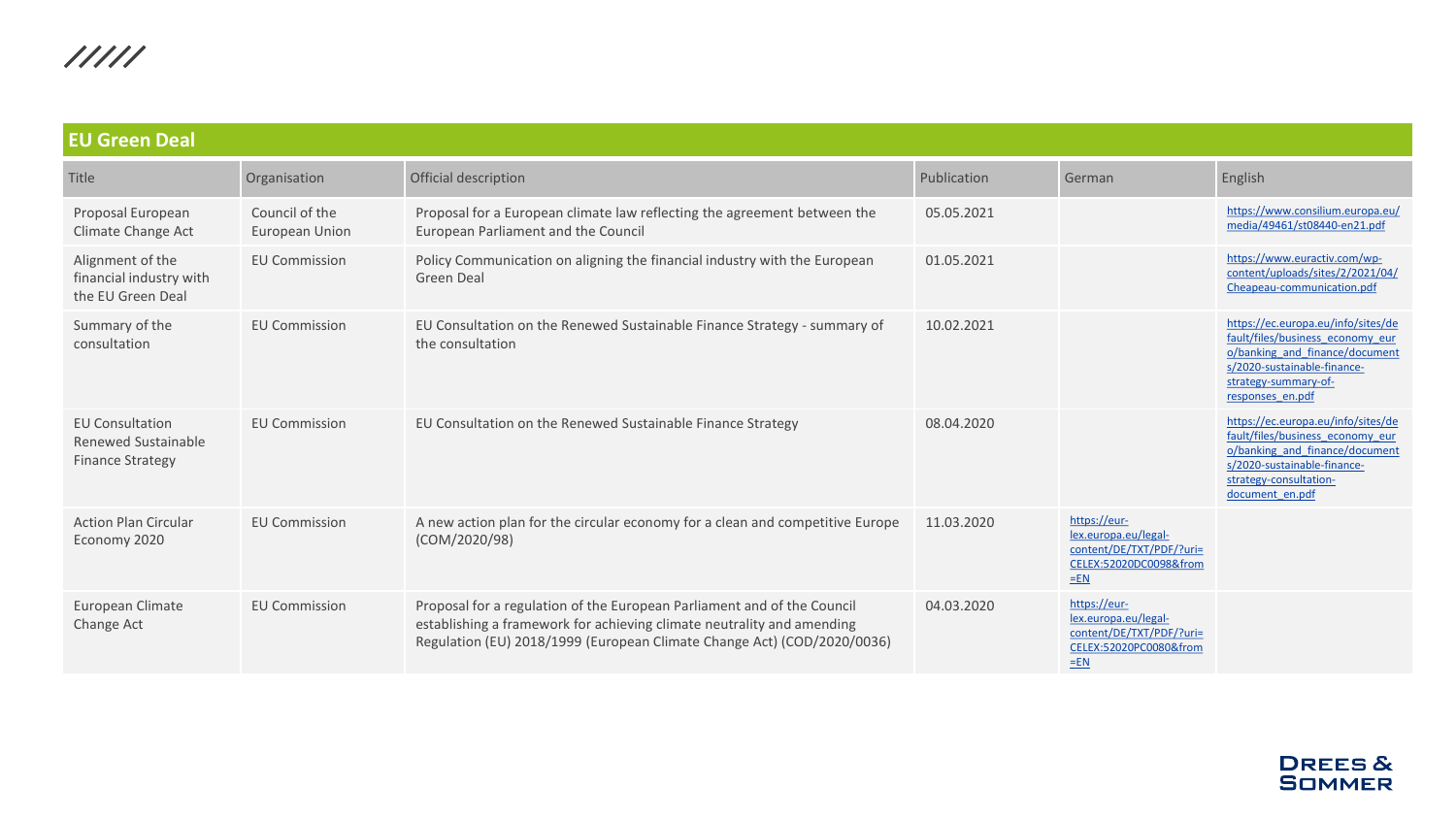| <b>EU Green Deal</b>                        |                      |                                                                                                                                                                                                   |             |                                                                                               |                                                                                                                                                                         |  |  |  |
|---------------------------------------------|----------------------|---------------------------------------------------------------------------------------------------------------------------------------------------------------------------------------------------|-------------|-----------------------------------------------------------------------------------------------|-------------------------------------------------------------------------------------------------------------------------------------------------------------------------|--|--|--|
| Title                                       | Organisation         | Official description                                                                                                                                                                              | Publication | German                                                                                        | English                                                                                                                                                                 |  |  |  |
| Investment Plan for a<br>Sustainable Europe | <b>EU Commission</b> | Investment Plan for a Sustainable Europe/Investment Plan for the European<br>Green Deal (COM/2020/21)                                                                                             | 14.01.2020  | https://eur-<br>lex.europa.eu/legal-<br>content/DE/TXT/PDF/?uri=CE<br>LEX:52020DC0021&from=EN | https://eur-lex.europa.eu/legal-<br>content/EN/TXT/PDF/?uri=CELEX:520<br>20DC0021&from=EN                                                                               |  |  |  |
| The European Green Deal                     | <b>EU Commission</b> | Communication from the Commission to the European Parliament, the European<br>Council, the Council, the European Economic and Social Committee and the<br>Committee of the Regions (COM/2019/640) | 11.12.2019  | https://eur-<br>lex.europa.eu/legal-<br>content/DE/TXT/PDF/?uri=CE<br>LEX:52019DC0640&from=EN | https://eur-lex.europa.eu/legal-<br>content/EN/TXT/PDF/?uri=CELEX:520<br>19DC0640&from=EN                                                                               |  |  |  |
| Ecodesign requirements                      | <b>EU Commission</b> | Regulations laying down ecodesign requirements (C/2019/xxxx)                                                                                                                                      | 01.10.2019  |                                                                                               | https://ec.europa.eu/energy/topics/<br>energy-efficiency/energy-label-and-<br>ecodesign/regulation-laying-down-<br>ecodesign-requirements-1-october-<br>2019 en?redir=1 |  |  |  |
| Implementation of the<br>action plan        | <b>EU Commission</b> | On the implementation of the Circular Economy Action Plan (COM/2019/190)                                                                                                                          | 04.03.2019  | https://eur-<br>lex.europa.eu/legal-<br>content/DE/TXT/PDF/?uri=CE<br>LEX:52019DC0190&from=EN | https://eur-lex.europa.eu/legal-<br>content/EN/TXT/PDF/?uri=CELEX:520<br>19DC0190&from=EN                                                                               |  |  |  |
| European Climate Change<br>Act              | <b>EU Commission</b> | Regulation (EU) 2018/1999 Net zero greenhouse gas emissions by 2050 (2018/L<br>328/1)                                                                                                             | 11.12.2018  | https://eur-<br>lex.europa.eu/legal-<br>content/DE/TXT/PDF/?uri=CE<br>LEX:32018R1999&from=PL  | https://eur-lex.europa.eu/legal-<br>content/EN/TXT/PDF/?uri=CELEX:320<br>18R1999&from=DE                                                                                |  |  |  |
| <b>EU Action Plan</b>                       | <b>EU Commission</b> | Action Plan: Financing sustainable growth (COM/2018/097)                                                                                                                                          | 08.03.2018  | https://eur-<br>lex.europa.eu/legal-<br>content/DE/TXT/PDF/?uri=CE<br>LEX:52018DC0097&from=DE | https://eur-lex.europa.eu/legal-<br>content/EN/TXT/PDF/?uri=CELEX:520<br>18DC0097&from=DE                                                                               |  |  |  |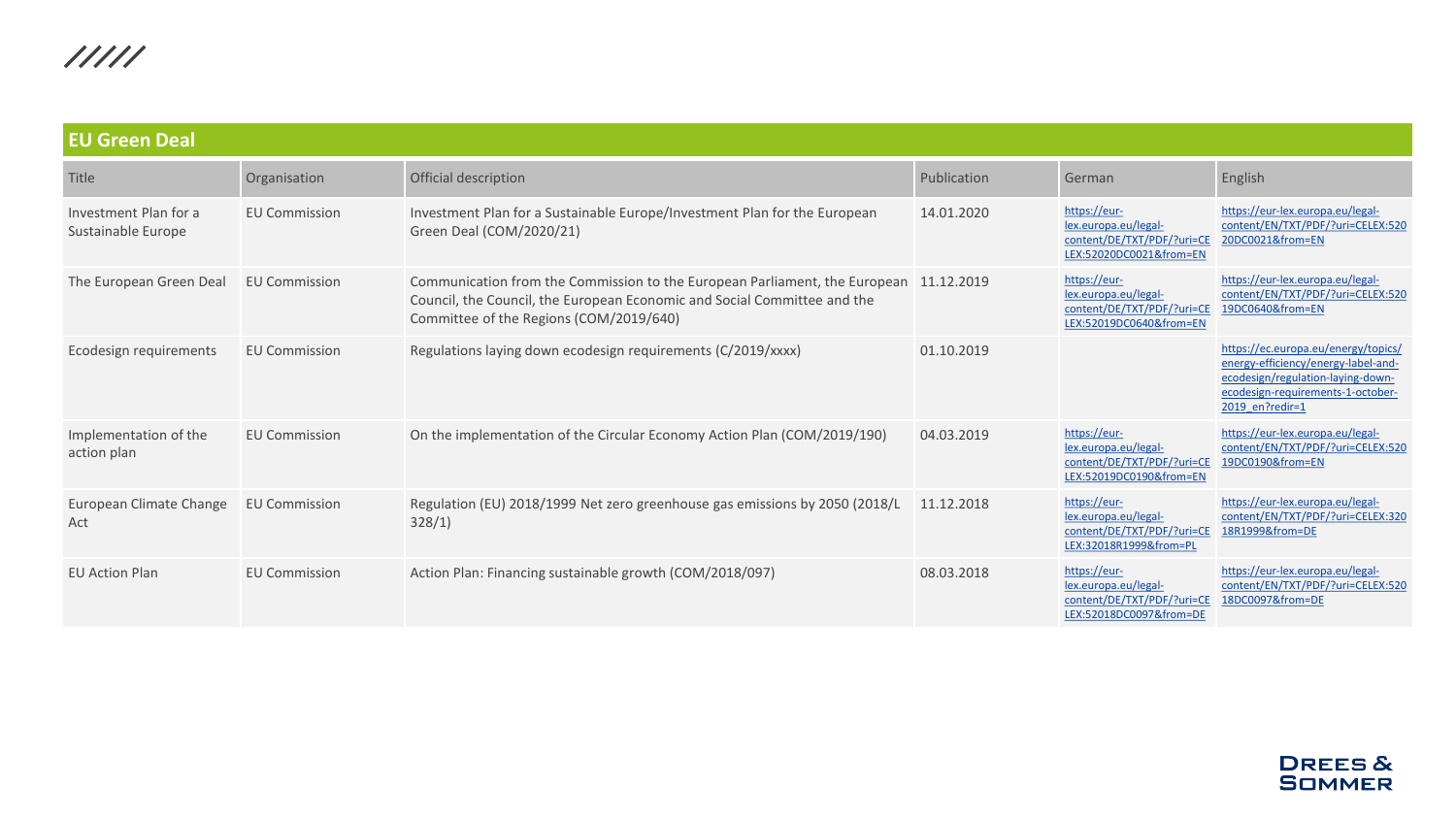<span id="page-5-0"></span>

| <b>Corporate Sustainability Reporting Directive and Non-Financial Reporting Directive</b> |                      |                                                                                                                                                                                                      |               |                                                                                                                                                                                                   |                                                                                                                                                                                 |  |  |  |
|-------------------------------------------------------------------------------------------|----------------------|------------------------------------------------------------------------------------------------------------------------------------------------------------------------------------------------------|---------------|---------------------------------------------------------------------------------------------------------------------------------------------------------------------------------------------------|---------------------------------------------------------------------------------------------------------------------------------------------------------------------------------|--|--|--|
| Title                                                                                     | Organisation         | Official description                                                                                                                                                                                 | Publication   | German                                                                                                                                                                                            | English                                                                                                                                                                         |  |  |  |
| CSRD (NFRD 2.0)                                                                           | <b>EU Commission</b> | Proposal for a directive on corporate sustainability reporting (COD/2021/0104)                                                                                                                       | 21.04.2021    |                                                                                                                                                                                                   | https://eur-lex.europa.eu/legal-<br>content/EN/TXT/PDF/?uri=CELEX:520<br>21PC0189&from=EN                                                                                       |  |  |  |
| Q&A - CSRD                                                                                | <b>EU Commission</b> | Q&A - Proposed guideline on sustainability reporting                                                                                                                                                 | 21.04.2021    |                                                                                                                                                                                                   | https://ec.europa.eu/commission/pr<br>esscorner/detail/en/ganda 21 1806                                                                                                         |  |  |  |
| EU Sustainability Reporting EFRAG<br>Standard                                             |                      | Final report for a proposal for an EU sustainability reporting standard                                                                                                                              | 08.03.2021    |                                                                                                                                                                                                   | https://www.efrag.org/Lab2?AspxAu<br>toDetectCookieSupport=1                                                                                                                    |  |  |  |
| CSR study                                                                                 | <b>DRSC</b>          | German Accounting Standards Committee e.V (DRSC) Study - Final Report on the<br>Horizontal Study commissioned by the BMJV and on recommendations for<br>action for the revision of the CSR directive | January 2021  | https://www.bmjv.de/Share<br>dDocs/Downloads/DE/PDF/B<br>erichte/2021_CSR_Studie.pdf<br>;jsessionid=F8C221090F9FB1<br>0B67D218974968BF9B.2 cid<br>324? blob=publicationFile&<br>$\underline{v=2}$ |                                                                                                                                                                                 |  |  |  |
| European Climate Change<br>Act                                                            | <b>EU Commission</b> | Call for advice on the identification of KPIs and related methodology                                                                                                                                | 15.09.2020    |                                                                                                                                                                                                   | https://ec.europa.eu/info/sites/defa<br>ult/files/business economy euro/ba<br>nking and finance/200915-<br>sustainable-finance-taxonomy-call-<br>for-advice en.pdf              |  |  |  |
| Climate-related reporting                                                                 | <b>EFRAG</b>         | How to improve climate-related reporting - summary of good practice                                                                                                                                  | February 2020 |                                                                                                                                                                                                   | https://www.efrag.org/Assets/Downl<br>oad?assetUrl=/sites/webpublishing/S<br>iteAssets/European%20Lab%20PTF-<br>CRR%20%28Main%20Report%29.pdf<br>&AspxAutoDetectCookieSupport=1 |  |  |  |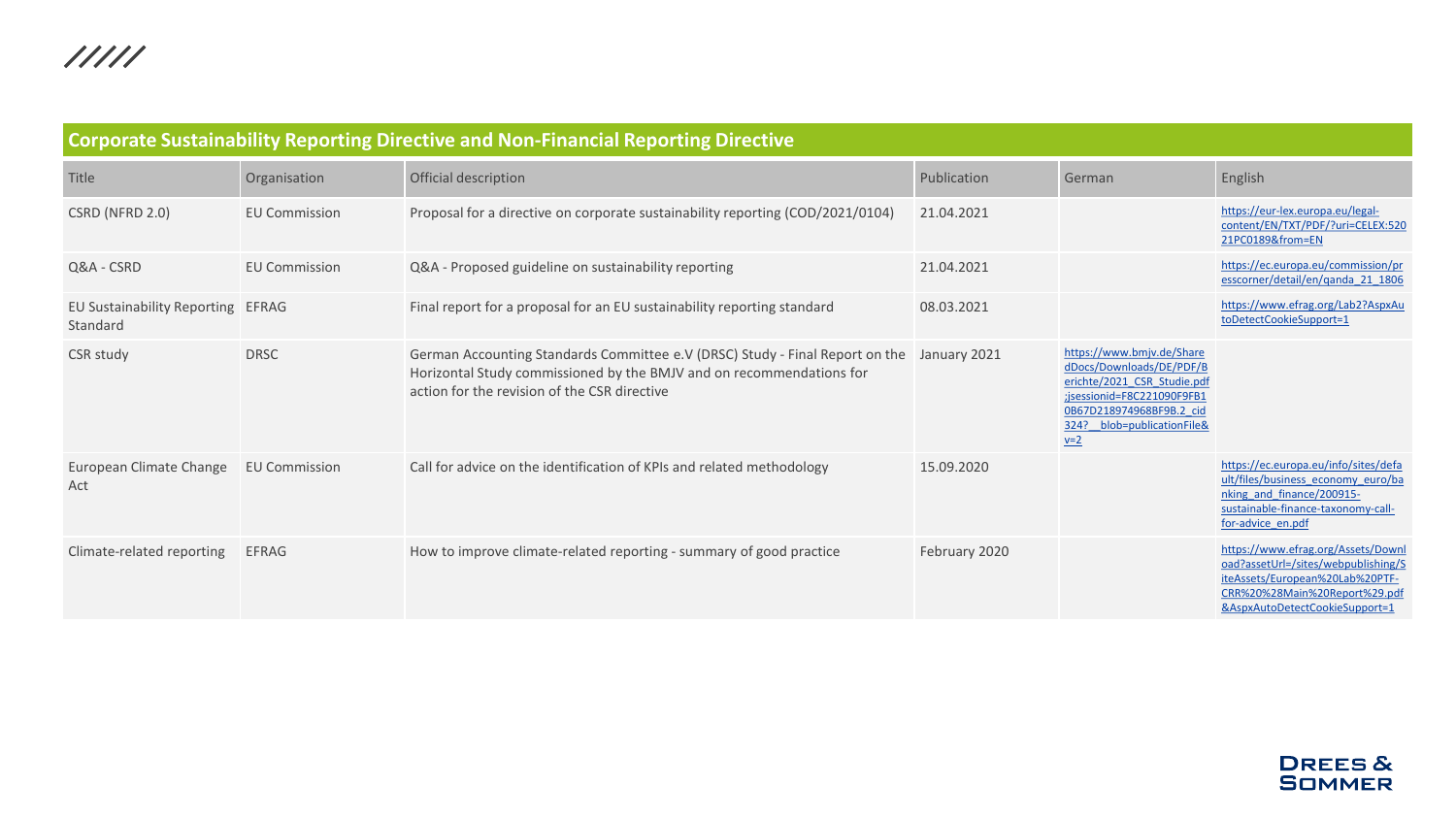| <b>Corporate Sustainability Reporting Directive and Non-Financial Reporting Directive</b> |                      |                                                                                                                                                                                                                 |             |                                                                                                                                                                                                                       |                                                                                                                                                                               |  |  |  |  |
|-------------------------------------------------------------------------------------------|----------------------|-----------------------------------------------------------------------------------------------------------------------------------------------------------------------------------------------------------------|-------------|-----------------------------------------------------------------------------------------------------------------------------------------------------------------------------------------------------------------------|-------------------------------------------------------------------------------------------------------------------------------------------------------------------------------|--|--|--|--|
| Title                                                                                     | Organisation         | Official description                                                                                                                                                                                            | Publication | German                                                                                                                                                                                                                | English                                                                                                                                                                       |  |  |  |  |
| Consultation of the NFRD                                                                  | <b>EU Commission</b> | Proposal for a directive on corporate sustainability reporting (COD/2021/0104)                                                                                                                                  | 20.02.2020  |                                                                                                                                                                                                                       | https://ec.europa.eu/info/law/better<br>-regulation/have-your-<br>say/initiatives/12129-Non-financial-<br>reporting-by-large-companies-<br>updated-rules-/public-consultation |  |  |  |  |
| <b>CSR Directive</b><br>Implementation Act                                                | Federal Law Gazette  | German Accounting Standards Committee e.V (DRSC) Study - Final report on the 11.04.2017<br>horizontal study commissioned by the BMJV and on recommendations for action<br>for the revision of the CSR directive |             | https://www.bgbl.de/xaver/<br>bgbl/start.xav?startbk=Bund<br>esanzeiger BGBl&start=//*%<br>5b@attr id=%27bgbl117s08<br>02.pdf%27%5d%23 bgbl<br>%2F%2F*%5B%40attr id%3D<br>%27bgbl117s0802.pdf%27%5<br>D 1613075718954 |                                                                                                                                                                               |  |  |  |  |

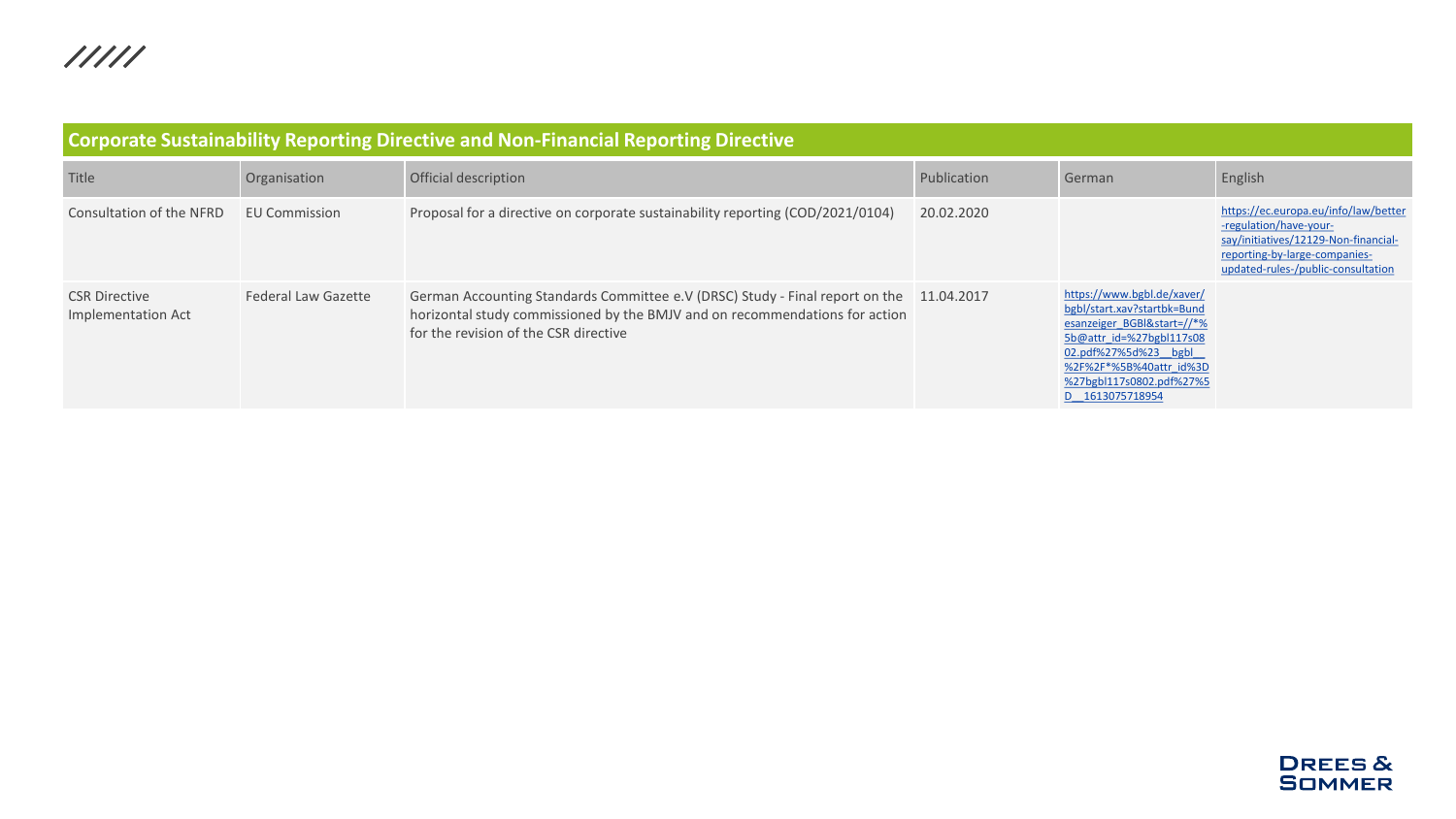<span id="page-7-0"></span>

| <b>Sustainability Reporting</b>        |                               |                                                                                                                                                                                                      |                |        |                                                                                                                                                                                                                          |  |  |  |  |
|----------------------------------------|-------------------------------|------------------------------------------------------------------------------------------------------------------------------------------------------------------------------------------------------|----------------|--------|--------------------------------------------------------------------------------------------------------------------------------------------------------------------------------------------------------------------------|--|--|--|--|
| Title                                  | Organisation                  | Official description                                                                                                                                                                                 | Publication    | German | English                                                                                                                                                                                                                  |  |  |  |  |
| Technical leaflet on<br>climate risks  | SASB                          | Proposal for a directive on corporate sustainability reporting (COD/2021/0104)                                                                                                                       | 13.04.2021     |        | https://www.sasb.org/wp-<br>content/uploads/2021/04/Climate-Risk-<br>Technical-Bulletin2021-041221pm.pdf                                                                                                                 |  |  |  |  |
| <b>IIRC Framework</b>                  | <b>IIRC</b>                   | Q&A - Proposed guideline on sustainability reporting                                                                                                                                                 | January 2021   |        | https://integratedreporting.org/wp-<br>content/uploads/2021/01/InternationalInt<br>egratedReportingFramework.pdf                                                                                                         |  |  |  |  |
| Prototype climate-related<br>reporting | CDP, CDSB, GRI, IIRC,<br>SASB | Final report for a proposal for an EU sustainability reporting standard                                                                                                                              | December 2020  |        | https://29kjwb3armds2g3gi4lq2sx1-<br>wpengine.netdna-ssl.com/wp-<br>content/uploads/Reporting-on-enterprise-<br>value climate-prototype Dec20.pdf                                                                        |  |  |  |  |
| Memorandum of<br>Understanding         | CDP, CDSB, GRI, IIRC,<br>SASB | German Accounting Standards Committee e.V (DRSC) Study - Final report on the<br>Horizontal Study commissioned by the BMJV and on recommendations for<br>action for the revision of the CSR directive | September 2020 |        | https://29kjwb3armds2g3gi4lq2sx1-<br>wpengine.netdna-ssl.com/wp-<br>content/uploads/Statement-of-Intent-to-<br>Work-Together-Towards-Comprehensive-<br>Corporate-Reporting.pdf                                           |  |  |  |  |
| <b>CDP Europe Report</b>               | <b>CDP</b>                    | Call for advice on the identification of KPIs and related methodology                                                                                                                                | February 2020  |        | https://6fefcbb86e61af1b2fc4-<br>c70d8ead6ced550b4d987d7c03fcdd1d.ssl.c<br>f3.rackcdn.com/cms/reports/documents/0<br>00/004/958/original/Doubling down Euro<br>pe's low carbon investment opportunity.<br>pdf?1586852291 |  |  |  |  |
| <b>CDSB</b>                            | <b>CDSB</b>                   | How to improve climate-related reporting - summary of good practice                                                                                                                                  | December 2019  |        | https://www.cdsb.net/sites/default/files/c<br>dsb framework 2019 v2.2.pdf                                                                                                                                                |  |  |  |  |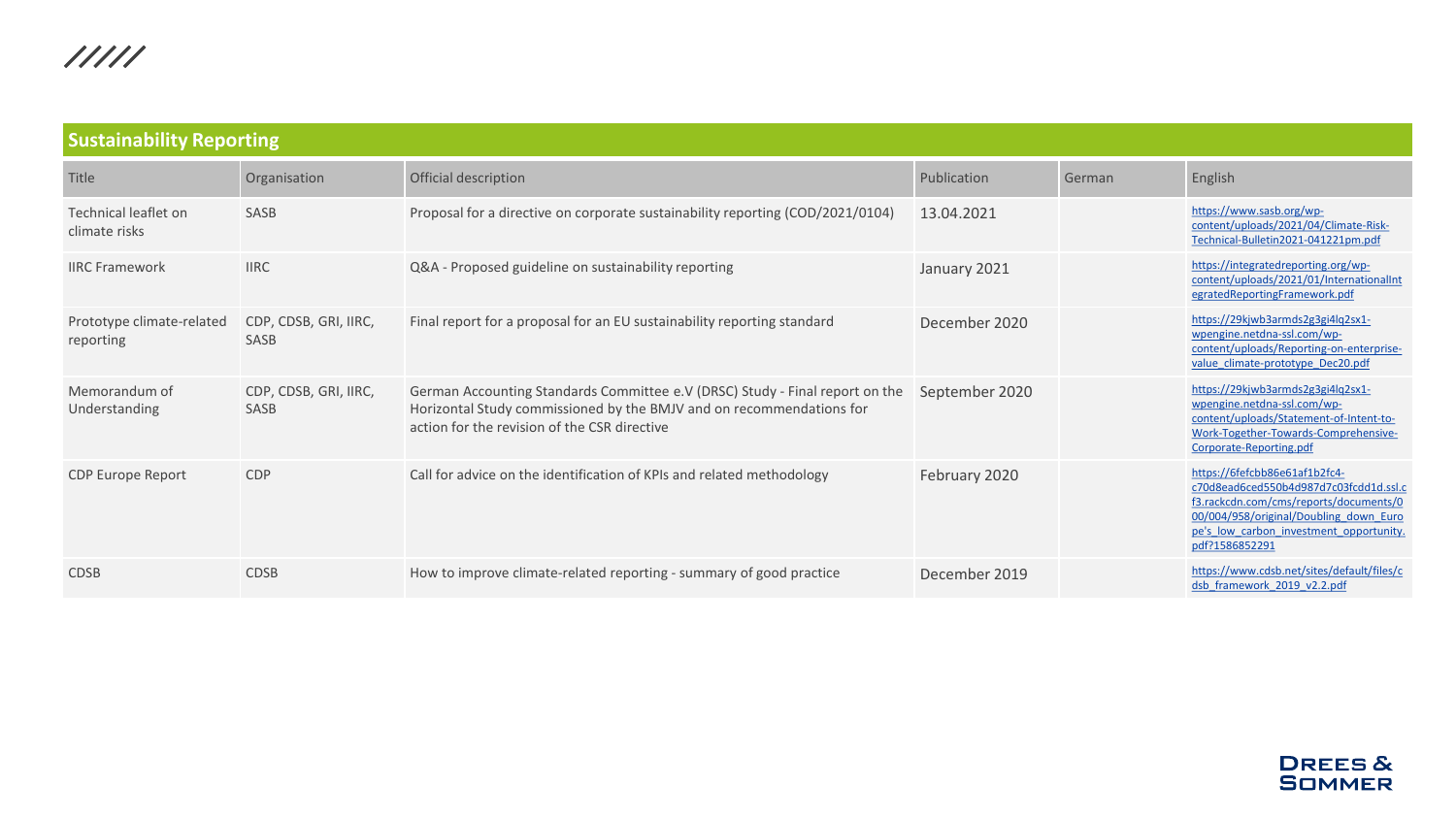<span id="page-8-0"></span>

| <b>Task Force on Climate-related Financial Disclosure (TCFD)</b>      |              |                                                                  |              |        |                                                                                                                                |  |  |  |
|-----------------------------------------------------------------------|--------------|------------------------------------------------------------------|--------------|--------|--------------------------------------------------------------------------------------------------------------------------------|--|--|--|
| Title                                                                 | Organisation | Official description                                             | Publication  | German | English                                                                                                                        |  |  |  |
| Summary of the<br>consultation on financial<br>metrics                | <b>TCFD</b>  | Summary of the consultation on forward-looking financial metrics | 01.03.2021   |        | https://assets.bbhub.io/company/sites/60/<br>2021/03/Summary-of-Forward-Looking-<br>Financial-Metrics-Consultation.pdf         |  |  |  |
| Status report 2020                                                    | <b>TCFD</b>  | TCFD Status Report 2020                                          | October 2020 |        | https://assets.bbhub.io/company/sites/60/<br>2020/09/2020-TCFD Status-Report.pdf                                               |  |  |  |
| Guideline for the<br>integration and disclosure<br>of risk management | <b>TCFD</b>  | Guideline for the integration and disclosure of risk management  | 01.10.2020   |        | https://assets.bbhub.io/company/sites/60/<br>2020/09/2020-TCFD Guidance-Risk-<br>Management-Integration-and-<br>Disclosure.pdf |  |  |  |
| Guidance on scenario<br>analysis for non-financial<br>companies       | <b>TCFD</b>  | Guidance on scenario analysis for non-financial companies        | 01.10.2020   |        | https://assets.bbhub.io/company/sites/60/<br>2020/09/2020-TCFD Guidance-Scenario-<br>Analysis-Guidance.pdf                     |  |  |  |
| <b>TCFD Annex</b>                                                     | <b>TCFD</b>  | Implementation of the TCFD recommendations                       | 17.06.2017   |        | https://assets.bbhub.io/company/sites/60/<br>2020/10/FINAL-TCFD-Annex-Amended-<br>121517.pdf                                   |  |  |  |
| <b>TCFD Final Report</b>                                              | <b>TCFD</b>  | Recommendation of the task force on climate-related disclosure   | 17.06.2017   |        | https://assets.bbhub.io/company/sites/60/<br>2020/10/FINAL-2017-TCFD-Report-<br>11052018.pdf                                   |  |  |  |
| <b>TCFD Technical</b><br>Supplement                                   | <b>TCFD</b>  | Standards of the Global Reporting Initiative (GRI)               | 17.06.2017   |        | https://assets.bbhub.io/company/sites/60/<br>2020/10/FINAL-TCFD-Technical-<br>Supplement-062917.pdf                            |  |  |  |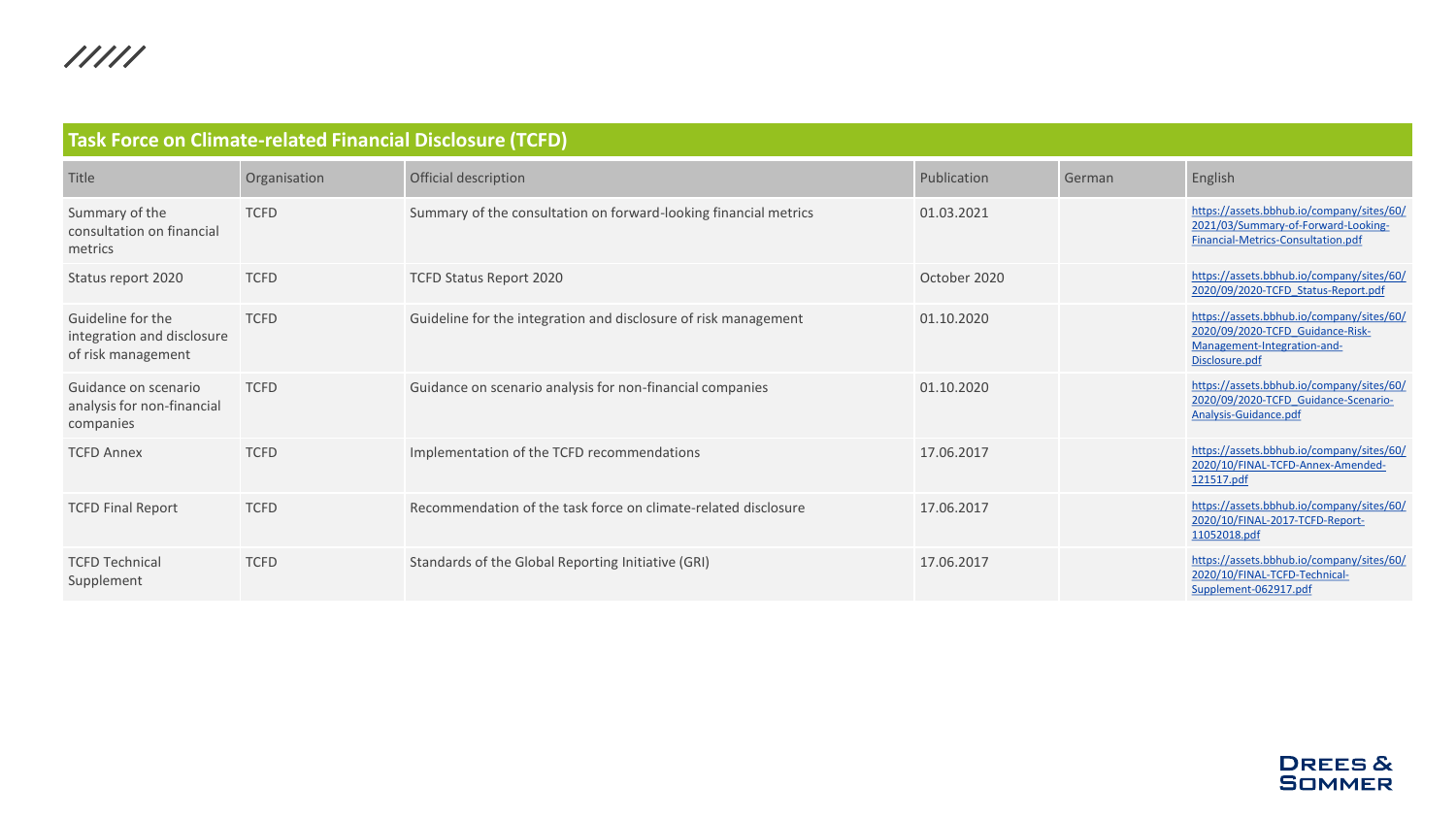<span id="page-9-0"></span>

| <b>EU Taxonomy</b>                                         |                      |                                                                                                                                                                                       |             |        |                                                                                                                                                                   |  |  |  |
|------------------------------------------------------------|----------------------|---------------------------------------------------------------------------------------------------------------------------------------------------------------------------------------|-------------|--------|-------------------------------------------------------------------------------------------------------------------------------------------------------------------|--|--|--|
| Title                                                      | Organisation         | Official description                                                                                                                                                                  | Publication | German | English                                                                                                                                                           |  |  |  |
| Draft of a criteria<br>catalogue for a social<br>taxonomy  | <b>EU Commission</b> | Draft report by the platform on sustainable finance on a social taxonomy                                                                                                              | 12.07.2021  |        | sf-draft-report-social-taxonomy-<br>july2021_en.pdf (europa.eu)                                                                                                   |  |  |  |
| Annex - Draft supplement<br>to Regulation (EU)<br>2020/852 | <b>EU Commission</b> | Annex VIII to the EU taxonomy Article 8 Delegated act - template for KPIs of<br>investment firms                                                                                      | 07.05.2021  |        | https://ec.europa.eu/info/files/sustainable<br>-finance-taxonomy-article-8-annex-8 en                                                                             |  |  |  |
| Draft supplement to<br>Regulation (EU) 2020/852            | <b>EU Commission</b> | Draft supplement to regulation 2020/852 on the definition of the content and<br>presentation of sustainable disclosure requirements                                                   | 07.05.2021  |        | https://ec.europa.eu/finance/docs/level-2-<br>measures/taxonomy-regulation-delegated-<br>act-2021-article-8-draft en.pdf                                          |  |  |  |
| Delegated act on EU<br>taxonomy                            | <b>EU Commission</b> | Annex I (Technical taxonomy criteria for environmental objective 1)<br>(C/2021/2800/3)                                                                                                | 21.04.2021  |        | https://ec.europa.eu/finance/docs/level-2-<br>measures/taxonomy-regulation-delegated-<br>act-2021-2800-annex-1 en.pdf                                             |  |  |  |
| Delegated act on EU<br>taxonomy                            | <b>EU Commission</b> | Annex II (Technical taxonomy criteria for environmental objective 2)<br>(C/2021/2800/3)                                                                                               | 21.04.2021  |        | https://ec.europa.eu/finance/docs/level-2-<br>measures/taxonomy-regulation-delegated-<br>act-2021-2800-annex-2 en.pdf                                             |  |  |  |
| Delegated act on EU<br>taxonomy                            | <b>EU Commission</b> | Delegated act on technical taxonomy criteria establishing the technical screening 21.04.2021<br>criteria (environmental objective 1 and environmental objective 2)<br>(C/2021/2800/3) |             |        | https://ec.europa.eu/finance/docs/level-2-<br>measures/taxonomy-regulation-delegated-<br>act-2021-2800 en.pdf                                                     |  |  |  |
| Q&A -Delegated act                                         | <b>EU Commission</b> | Q&A - Taxonomy - on the amendments to the Delegated Act                                                                                                                               | 21.04.2021  |        | https://ec.europa.eu/commission/presscor<br>ner/detail/en/ganda 21 1805                                                                                           |  |  |  |
| <b>Transition Finance Report</b>                           | PoSF                 | Transition financial report of the platform on sustainable finance                                                                                                                    | 19.03.2021  |        | https://ec.europa.eu/info/sites/default/file<br>s/business economy euro/banking and fi<br>nance/documents/210319-eu-platform-<br>transition-finance-report en.pdf |  |  |  |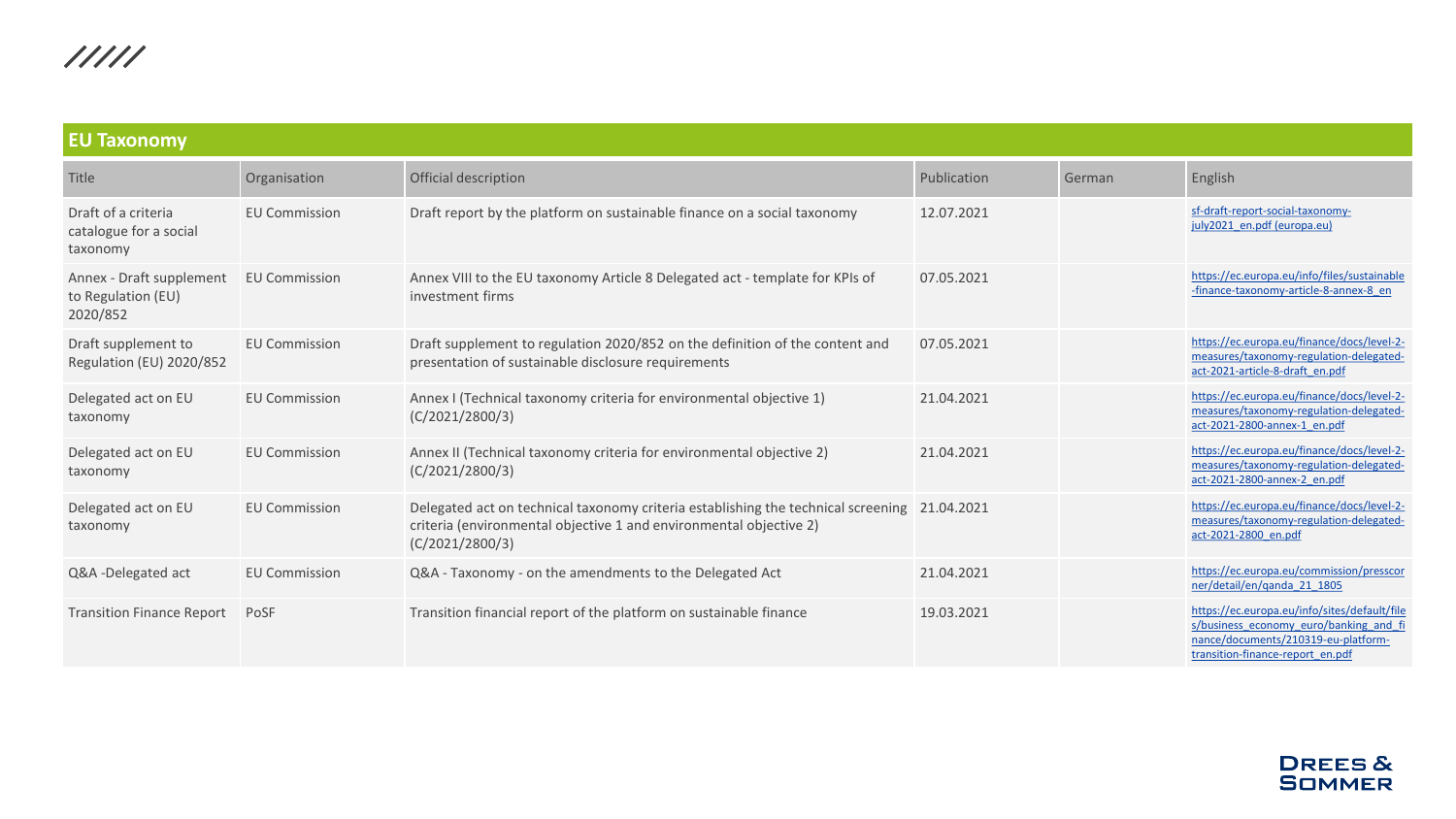| <b>EU Taxonomy</b>                |                      |                                                                            |             |        |                                                                                                                                                                             |  |  |
|-----------------------------------|----------------------|----------------------------------------------------------------------------|-------------|--------|-----------------------------------------------------------------------------------------------------------------------------------------------------------------------------|--|--|
| Title                             | Organisation         | Official description                                                       | Publication | German | English                                                                                                                                                                     |  |  |
| Final report of the EBA           | EBA                  | EBA proposal on Article 8 of the EU taxonomy (EBA/Rep/2021/03)             | 01.03.2021  |        | https://www.eba.europa.eu/eba-advises-<br>commission-kpis-transparency-<br>institutions%E2%80%99-environmentally-<br>sustainable-activities                                 |  |  |
| Final report of EIOPA             | <b>EIOPA</b>         | EIOPA proposal on Article 8 of the EU taxonomy (EIOPA-21-184))             | 26.02.2021  |        | https://www.eiopa.europa.eu/sites/defaul<br>t/files/publications/advice/eiopa-21-184-<br>sustainability-non-financial-reporting-<br>advice-art8-taxonomy-regulation.pdf     |  |  |
| Final report of ESMA              | <b>ESMA</b>          | ESMA proposal on Article 8 of the EU taxonomy (ESMA-30-379-471)            | 26.02.2021  |        | https://www.esma.europa.eu/sites/default<br>/files/library/esma30-379-<br>471 final report -<br>advice on article 8 of the taxonomy r<br>egulation.pdf                      |  |  |
| Consultation paper<br>Article 8   | <b>EIOPA</b>         | Consultation of EIOPA for Article 8 of the EU Taxonomy                     | 30.11.2020  |        | https://www.eiopa.europa.eu/content/con<br>sultation-eiopa-advice-regarding-article-8-<br>of-taxonomy-regulation                                                            |  |  |
| Delegated act for<br>consultation | <b>EU Commission</b> | Draft Annex I (Technical Taxonomy Criteria for Environmental Objective 1)  | 20.11.2020  |        | https://eur-lex.europa.eu/legal-<br>content/EN/TXT/DOC/?uri=PI COM:Ares(2<br>020)6979284&from=EN                                                                            |  |  |
| Delegated act for<br>consultation | <b>EU Commission</b> | Draft Annex II (Technical Taxonomy Criteria for Environmental Objective 2) | 20.11.2020  |        | https://eur-lex.europa.eu/legal-<br>content/EN/TXT/DOC/?uri=PI_COM:Ares(2<br>020)6979284&from=EN                                                                            |  |  |
| Delegated act for<br>consultation | <b>EU Commission</b> | Draft delegated act on technical taxonomy criteria                         | 20.11.2020  |        | https://eur-lex.europa.eu/legal-<br>content/EN/TXT/DOC/?uri=PI_COM:Ares(2<br>020)6979284&from=EN                                                                            |  |  |
| Consultation paper<br>Article 8   | <b>ESMA</b>          | Consultation of ESMA for Article 8 of the EU taxonomy                      | 05.11.2020  |        | https://www.esma.europa.eu/sites/default<br>/files/library/esma30-379-<br>325 consultation paper -<br>draft advice to ec under article 8 of t<br>he taxonomy regulation.pdf |  |  |

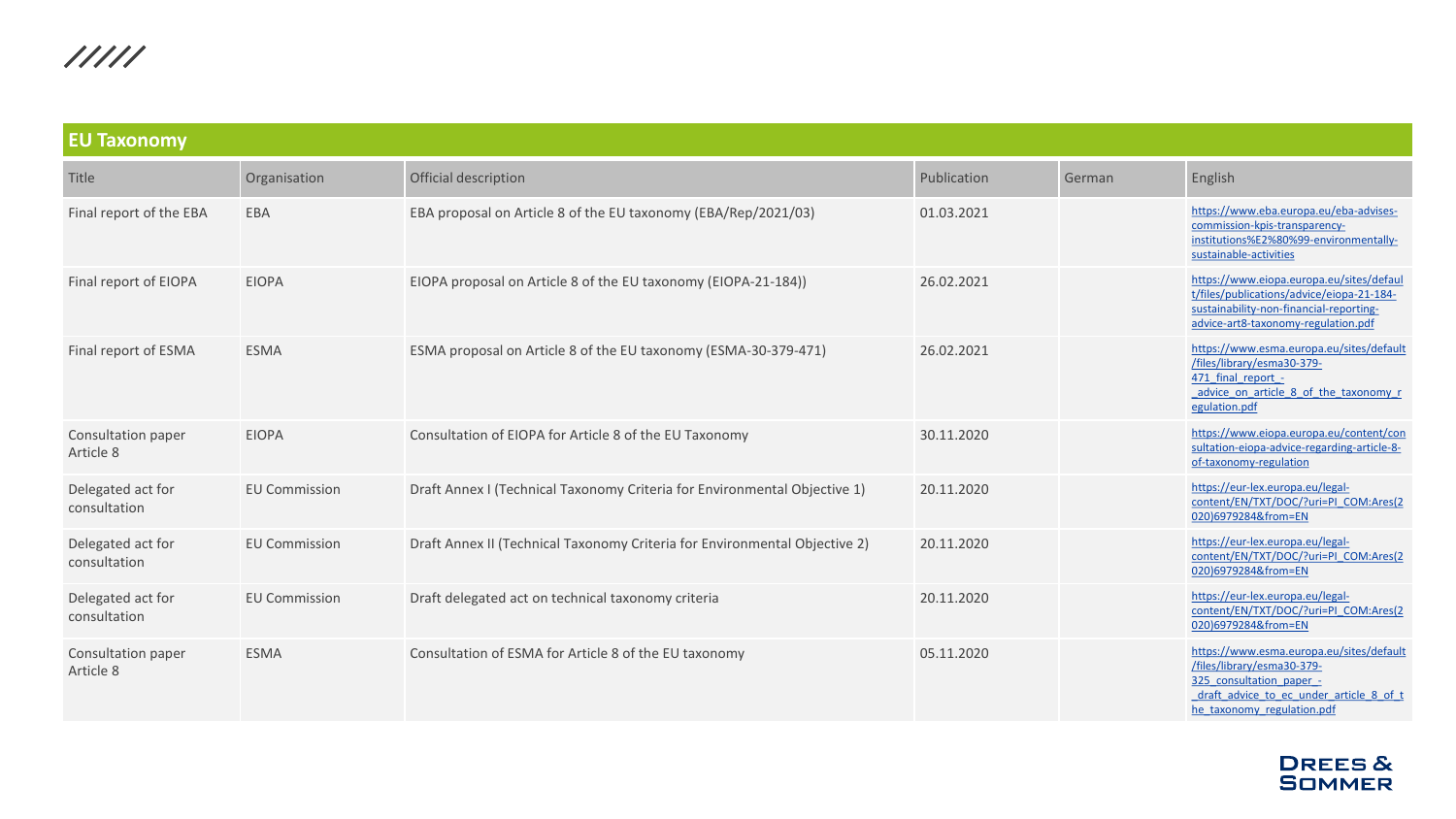| <b>EU Taxonomy</b>            |                      |                                                                           |             |                                                                                              |                                                                                                                                                                                       |  |  |
|-------------------------------|----------------------|---------------------------------------------------------------------------|-------------|----------------------------------------------------------------------------------------------|---------------------------------------------------------------------------------------------------------------------------------------------------------------------------------------|--|--|
| Title                         | Organisation         | Official description                                                      | Publication | German                                                                                       | English                                                                                                                                                                               |  |  |
| <b>Taxonomy Regulation</b>    | <b>EU Commission</b> | EBA proposal on Article 8 of the EU taxonomy (EBA/Rep/2021/03)            | 18.06.2020  | https://eur-<br>lex.europa.eu/legal-<br>content/DE/TXT/PDF/?uri=CE<br>LEX:32020R0852&from=EN | https://eur-lex.europa.eu/legal-<br>content/EN/TXT/PDF/?uri=CELEX:320<br>20R0852&from=DE                                                                                              |  |  |
| Frequently asked<br>questions | <b>EU Commission</b> | EIOPA proposal on Article 8 of the EU taxonomy (EIOPA-21-184))            | 10.06.2020  |                                                                                              | https://ec.europa.eu/info/sites/defa<br>ult/files/business economy euro/ba<br>nking and finance/documents/2003<br>09-sustainable-finance-teg-final-<br>report-taxonomy-annexes en.pdf |  |  |
| <b>TEG Final Report</b>       | <b>TEG</b>           | ESMA proposal on Article 8 of the EU taxonomy (ESMA-30-379-471)           | 09.03.2020  |                                                                                              | https://ec.europa.eu/info/sites/defa<br>ult/files/business economy euro/ba<br>nking and finance/documents/2003<br>09-sustainable-finance-teg-final-<br>report-taxonomy-annexes en.pdf |  |  |
| <b>TEG Final Report</b>       | <b>TEG</b>           | Consultation of EIOPA for Article 8 of the EU taxonomy                    | 09.03.2020  |                                                                                              | https://ec.europa.eu/info/sites/info/<br>files/business economy euro/banki<br>ng and finance/documents/sustaina<br>ble-finance-teg-taxonomy-<br>tools en.xlsx                         |  |  |
| <b>TEG Final Report</b>       | <b>TEG</b>           | Draft Annex I (Technical Taxonomy Criteria for Environmental Objective 1) | 09.03.2020  |                                                                                              | https://ec.europa.eu/info/sites/defa<br>ult/files/business economy euro/ba<br>nking and finance/documents/2003<br>09-sustainable-finance-teg-final-<br>report-taxonomy en.pdf         |  |  |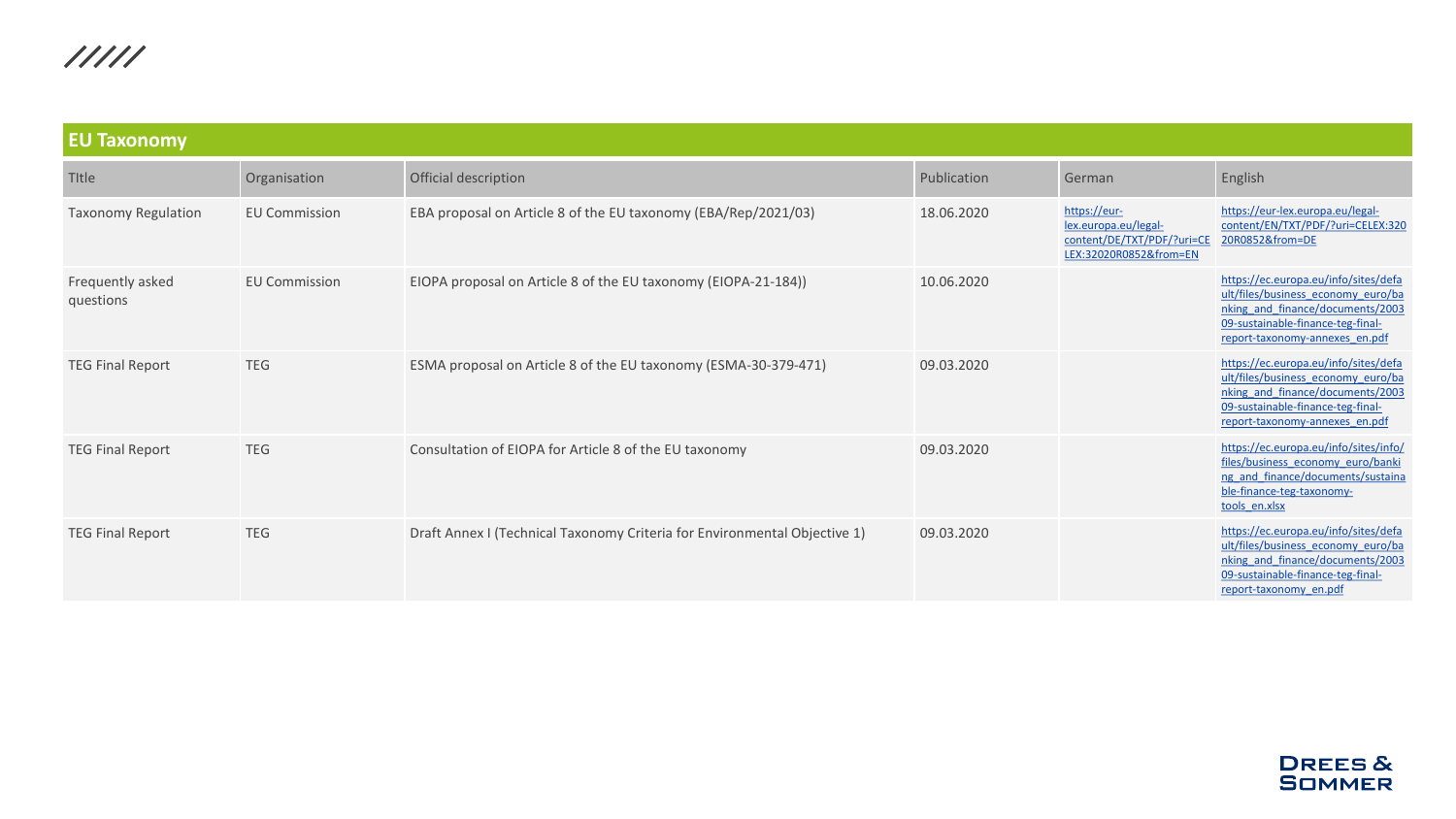<span id="page-12-0"></span>

| <b>EU Sustainable Finance Disclosure Regulation (SFDR)</b> |                      |                                                                                                                                                        |                |                                                                                                                                              |                                                                                                                                                                                                                                      |  |  |  |
|------------------------------------------------------------|----------------------|--------------------------------------------------------------------------------------------------------------------------------------------------------|----------------|----------------------------------------------------------------------------------------------------------------------------------------------|--------------------------------------------------------------------------------------------------------------------------------------------------------------------------------------------------------------------------------------|--|--|--|
| Title                                                      | Organisation         | Official description                                                                                                                                   | Publication    | German                                                                                                                                       | English                                                                                                                                                                                                                              |  |  |  |
| Reply form                                                 | <b>ESMA</b>          |                                                                                                                                                        | 17.03.2021     |                                                                                                                                              | https://www.esma.europa.eu/document/respons<br>e-form-cp-taxonomy-disclosures                                                                                                                                                        |  |  |  |
| <b>ESA</b> consulation on<br>Taxonomy Data (SFDR)          | ESAs                 | JC 2021 22 Draft RTS on taxonomy disclosures within the SFDR.                                                                                          | 15.03.2021     |                                                                                                                                              | https://www.esma.europa.eu/sites/default/files/l<br>ibrary/jc 2021 22 -<br>joint consultation paper on taxonomy-<br>related sustainability disclosures.pdf                                                                           |  |  |  |
| Declaration on the<br>application of the SFDR              | ESAs                 | Joint opinion of the ESA supervisory authorities on the application of the<br>Regulation on disclosure requirements for sustainable financial products | 25.02.2021     |                                                                                                                                              | https://www.esma.europa.eu/sites/default/files/l<br>ibrary/jc 2021 06 joint esas supervisory state<br>ment - sfdr.pdf                                                                                                                |  |  |  |
| <b>Final RTS</b>                                           | ESAs                 | JC 2021 03 Final report of the RTS                                                                                                                     | 02.02.2021     |                                                                                                                                              | https://www.eba.europa.eu/sites/default/docum<br>ents/files/document_library/Publications/Draft%2<br>0Technical%20Standards/2021/962778/JC%20202<br>1%2003%20-<br>%20Joint%20ESAs%20Final%20Report%20on%20R<br>TS%20under%20SFDR.pdf |  |  |  |
| Letter from the ESAs                                       | ESAs                 | Questions related to the SFDR application to the EU Commission                                                                                         | 07.01.2021     |                                                                                                                                              | https://www.esma.europa.eu/sites/default/files/l<br>ibrary/jc 2021 02 letter to eu commission on<br>priority issues relating to sfdr application.pdf                                                                                 |  |  |  |
| <b>Application Level 2</b>                                 | <b>BVI</b>           | Postponement of the date of application of the RTS on the Disclosure Regulation 01.10.2020                                                             |                | https://www.bvi.de/aktuelles/detail/<br>vi-vorschlag-der-eu-kommission-zur-<br>umsetzung-der-<br>offenlegungsverordnung-ist-<br>pragmatisch/ | https://www.bvi.de/fileadmin/user_upload/Press<br>e/2020 10 07 BVI European Commission s pro<br>posal to implement the disclosure regulation i<br>s pragmatic Internet.pdf                                                           |  |  |  |
| <b>ESA</b> consultation                                    | Market participants  | Responses to the ESA Consultation                                                                                                                      | September 2020 |                                                                                                                                              | https://www.esma.europa.eu/press-<br>news/consultations/joint-esa-consultation-esg-<br>disclosures                                                                                                                                   |  |  |  |
| Annex ESA consultation                                     | ESAs                 | JC 2020 16 Annex 1 of the ESA Consultation                                                                                                             | 04.05.2020     |                                                                                                                                              | https://www.esma.europa.eu/sites/default/files/l<br>ibrary/jc 2020 16 - esg disclosures cp -<br>annex 1.docx                                                                                                                         |  |  |  |
| <b>ESA</b> consultation                                    | ESAs                 | JC 2020 16 ESA Consultation on ESG Disclosure                                                                                                          | 23.04.2020     |                                                                                                                                              | https://www.esma.europa.eu/press-<br>news/consultations/joint-esa-consultation-esg-<br>disclosures                                                                                                                                   |  |  |  |
| EU disclosure regulation                                   | <b>EU Commission</b> | Regulation (EU) 2019/2088 on sustainability-related disclosure requirements in<br>the financial services sector (2019/L 317/1).                        | 27.11.2019     | https://eur-lex.europa.eu/legal-<br>content/DE/TXT/PDF/?uri=CELEX:3201<br>9R2088&from=EN                                                     | https://eur-lex.europa.eu/legal-<br>content/EN/TXT/PDF/?uri=CELEX:32019R2088&fr<br>$om = DE$                                                                                                                                         |  |  |  |

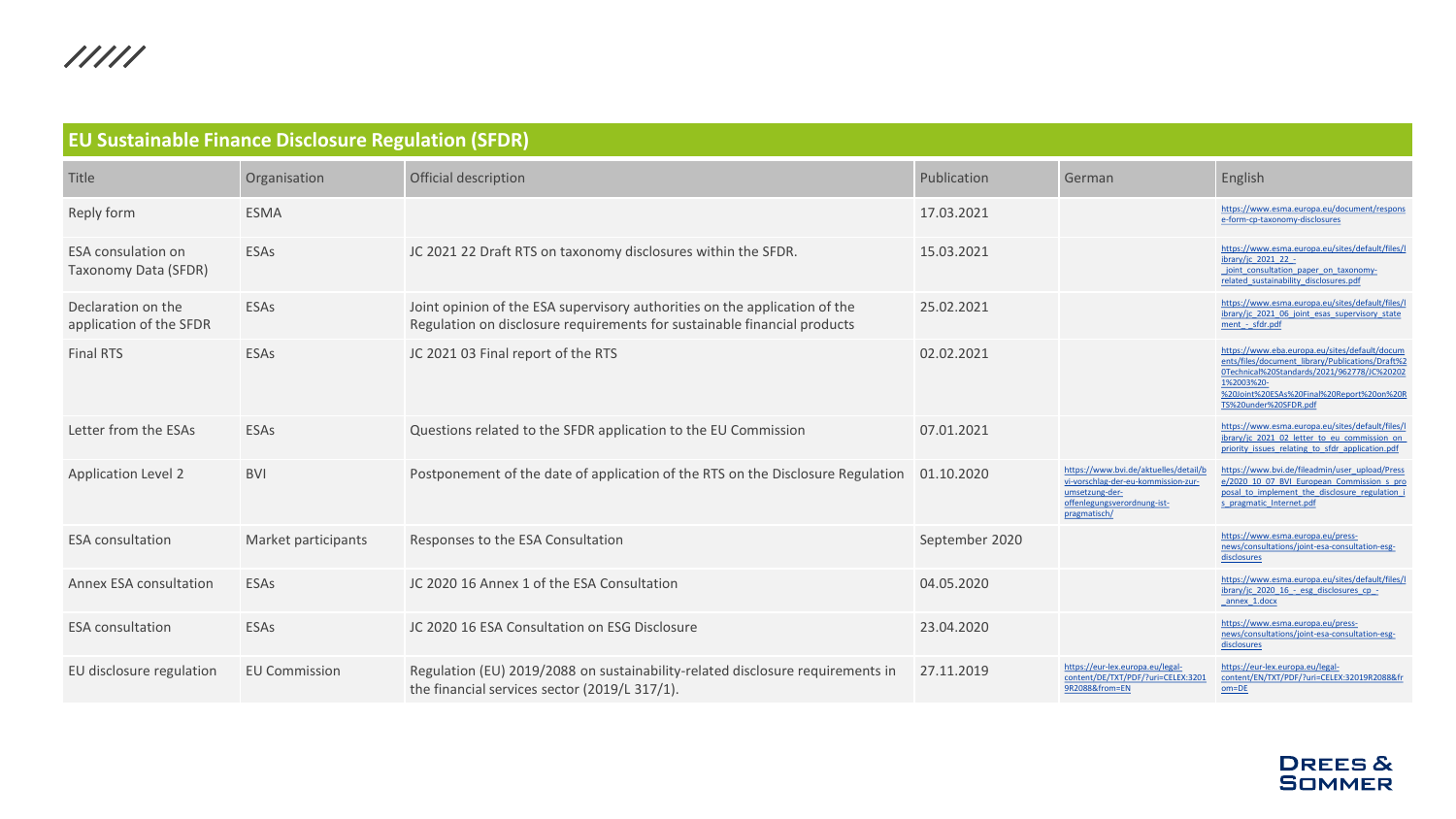<span id="page-13-0"></span>

| <b>EU Markets in Financial Instruments Directive (MIFID II)</b> |                      |                                                                                                                                                                                                                    |             |                                                                                                     |                                                                                                                                                                                                                    |  |  |  |
|-----------------------------------------------------------------|----------------------|--------------------------------------------------------------------------------------------------------------------------------------------------------------------------------------------------------------------|-------------|-----------------------------------------------------------------------------------------------------|--------------------------------------------------------------------------------------------------------------------------------------------------------------------------------------------------------------------|--|--|--|
| Title                                                           | Organisation         | Official description                                                                                                                                                                                               | Publication | German                                                                                              | English                                                                                                                                                                                                            |  |  |  |
| MiFID II delegated act                                          | <b>EU Commission</b> | Draft amendment to Regulation 2017/565 on the inclusion of sustainability<br>factors, risks and preferences in certain organisational requirements and<br>operating conditions for investment firms (C72021/2616). | 21.04.2021  | https://ec.europa.eu/transparency/reg<br>doc/rep/3/2021/DE/C-2021-2616-F1-<br>DE-MAIN-PART-1.PDF    | https://ec.europa.eu/finance/docs/level-2-<br>measures/mifid-2-delegated-act-2021-<br>2616 en.pdf                                                                                                                  |  |  |  |
| MiFID II directive on<br><b>Product Governance</b>              | <b>EU Commission</b> | Draft amendment to Directive 2017/593 on the inclusion of sustainability factors 21.04.2021<br>in product - governance obligations (C/2021/2612)                                                                   |             | https://ec.europa.eu/transparency/reg<br>doc/rep/3/2021/DE/C-2021-2612-F1-<br>DE-MAIN-PART-1.PDF    | https://ec.europa.eu/transparency/regdoc/rep/3/<br>2021/EN/C-2021-2612-F1-EN-MAIN-PART-1.PDF                                                                                                                       |  |  |  |
| MiFID II directive on<br>organisational<br>requirements         | <b>EU Commission</b> | Draft amending Regulation 2017/565 and supplementing Directive 2014/65/EU<br>on organisational requirements and operating conditions for investment firms<br>(C(2021)2618)                                         | 21.04.2021  | https://ec.europa.eu/transparency/reg<br>doc/rep/3/2021/DE/C-2021-2618-F1-<br>DE-MAIN-PART-1.PDF    | https://ec.europa.eu/transparency/regdoc/rep/3/<br>2021/EN/C-2021-2618-F1-EN-MAIN-PART-1.PDF                                                                                                                       |  |  |  |
| MiFID II directive on<br>organisational<br>requirements (Annex) | <b>EU Commission</b> | Draft amending Regulation 2017/565 and supplementing Directive 2014/65/EU<br>on organisational requirements and operating conditions for investment firms<br>(C(2021)2618)(Annex).                                 | 21.04.2021  | https://ec.europa.eu/transparency/reg<br>doc/rep/3/2021/DE/C-2021-2618-F1-<br>DE-ANNEX-1-PART-1.PDF | https://ec.europa.eu/transparency/regdoc/rep/3/<br>2021/EN/C-2021-2618-F1-EN-ANNEX-1-PART-<br>1.PDF                                                                                                                |  |  |  |
| <b>Adaptation MiFID II</b>                                      | <b>EU Commission</b> | Draft amendment to Delegated Directive 2017/593/EU on the integration of<br>sustainability factors and preferences into product governance                                                                         | 08.06.2020  |                                                                                                     | https://ec.europa.eu/info/law/better-<br>regulation/have-your-say/initiatives/12067-<br>Strengthening-the-consideration-of-sustainability-<br>risks-and-factors-for-financial-products-Directive-<br>EU-2017-593-  |  |  |  |
| <b>Adaptation MiFID II</b>                                      | <b>EU Commission</b> | Draft amendment to Delegated Regulation 2017/565/EU on the integration of<br>sustainability factors, risks and preferences for investment firms                                                                    | 08.06.2020  |                                                                                                     | https://ec.europa.eu/info/law/better-<br>regulation/have-your-say/initiatives/12068-<br>Strengthening-the-consideration-of-sustainability-<br>risks-and-factors-for-financial-products-<br>Regulation-EU-2017-565- |  |  |  |
| Update on MiFID II                                              | <b>EU Commission</b> | Recast of Directive 2014/65/EU                                                                                                                                                                                     | 26.03.2020  | https://eur-lex.europa.eu/legal-<br>content/DE/TXT/PDF/?uri=CELEX:0201<br>4L0065-20200326           | https://eur-lex.europa.eu/legal-<br>content/EN/TXT/HTML/?uri=CELEX:02014L0065-<br>20200326                                                                                                                         |  |  |  |
| <b>ESMA final report</b>                                        | <b>ESMA</b>          | Final report on the integration of sustainability risks and factors in MIFID II                                                                                                                                    | 30.04.2019  |                                                                                                     | https://www.esma.europa.eu/sites/default/files/l<br>ibrary/esma35-43-<br>1737 final report on integrating sustainability<br>risks and factors in the mifid ii.pdf                                                  |  |  |  |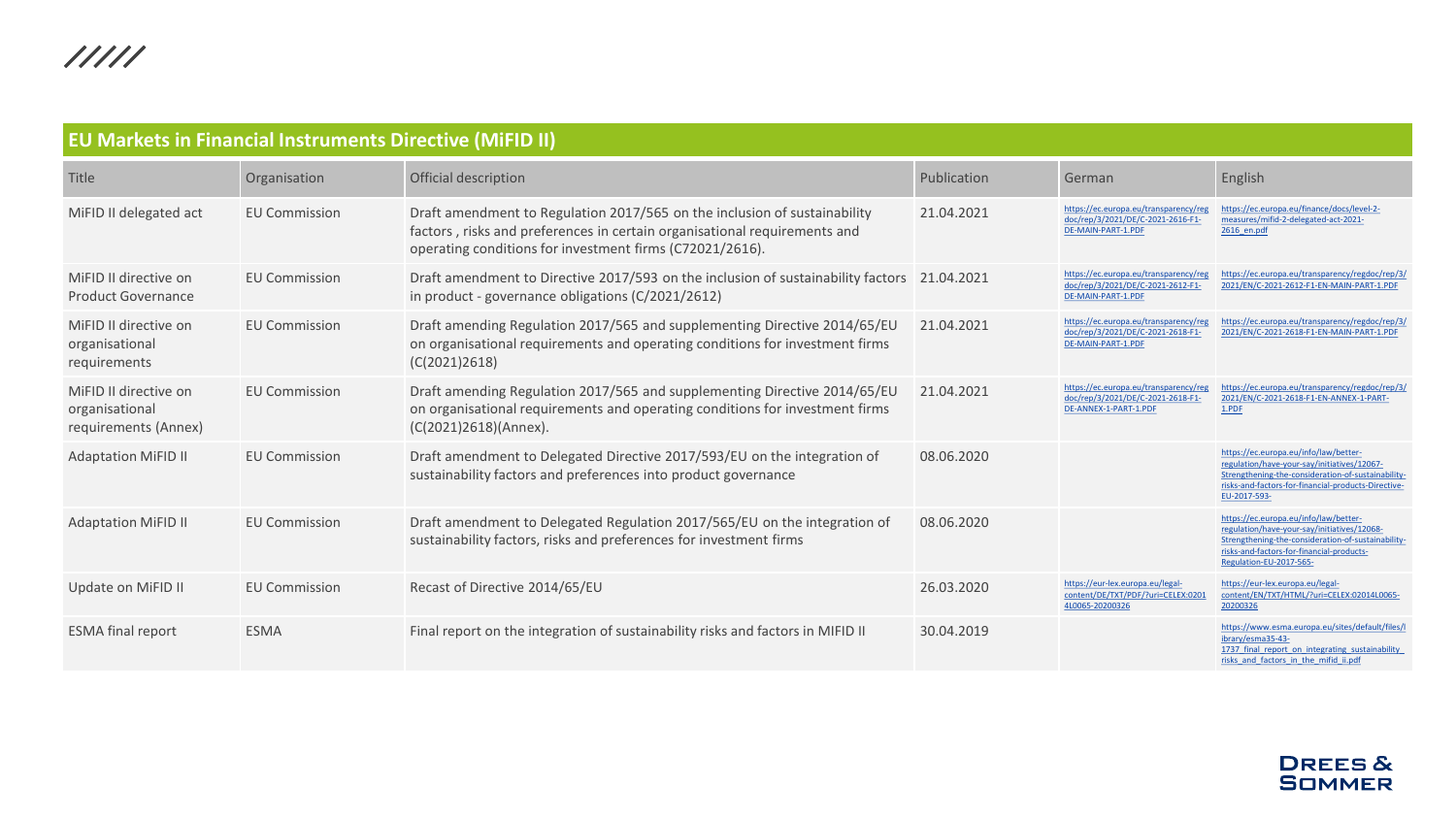<span id="page-14-0"></span>

| <b>EU Climate Benchmark</b>                  |                      |                                                                                                                                                                                                                                                                          |             |                                                                                              |                                                                                                                                                                                                             |  |  |  |
|----------------------------------------------|----------------------|--------------------------------------------------------------------------------------------------------------------------------------------------------------------------------------------------------------------------------------------------------------------------|-------------|----------------------------------------------------------------------------------------------|-------------------------------------------------------------------------------------------------------------------------------------------------------------------------------------------------------------|--|--|--|
| Title                                        | Organisation         | Official description                                                                                                                                                                                                                                                     | Publication | German                                                                                       | English                                                                                                                                                                                                     |  |  |  |
| Delegated Regulations to<br>the EU Benchmark | <b>EU Commission</b> | Delegated Regulation (EU) 2020/1816 on the inclusion of ESG factors in<br>individual reference values (2020/L 406/1)                                                                                                                                                     | 03.12.2020  | https://eur-<br>lex.europa.eu/legal-<br>content/DE/TXT/PDF/?uri=CE<br>LEX:32020R1816&from=EN | https://eur-lex.europa.eu/legal-<br>content/EN/TXT/PDF/?uri=CELEX:320<br>20R1816&from=EN                                                                                                                    |  |  |  |
| Delegated Regulations to<br>the EU Benchmark | <b>EU Commission</b> | Delegated Regulation (EU) 2020/1817 on clarification when considering ESG<br>factors in the benchmark methodology (2020/L 406/12)                                                                                                                                        | 03.12.2020  | https://eur-<br>lex.europa.eu/legal-<br>content/DE/TXT/PDF/?uri=CI<br>LEX:32020R1817&from=EN | https://eur-lex.europa.eu/legal-<br>content/EN/TXT/PDF/?uri=CELEX:320<br>20R1817&from=EN                                                                                                                    |  |  |  |
| Delegated Regulations to<br>the EU Benchmark | <b>EU Commission</b> | Delegated Regulation (EU) 2020/1818 on minimum EU reference values for<br>Climate Transition and Paris-Aligned Benchmarks (2020/L 406/17)                                                                                                                                | 03.12.2020  | https://eur-<br>lex.europa.eu/legal-<br>content/DE/TXT/PDF/?uri=CE<br>LEX:32020R1818&from=EN | https://eur-lex.europa.eu/legal-<br>content/EN/TXT/PDF/?uri=CELEX:320<br>20R1818&from=EN                                                                                                                    |  |  |  |
| <b>TEG Reports</b>                           | <b>TEG</b>           | Final report of the TEG                                                                                                                                                                                                                                                  | 30.09.2019  |                                                                                              | https://ec.europa.eu/info/sites/defa<br>ult/files/business economy euro/ba<br>nking and finance/documents/1909<br>30-sustainable-finance-teg-final-<br>report-climate-benchmarks-and-<br>disclosures en.pdf |  |  |  |
| Interim Report                               | <b>TEG</b>           | Interim Report on Climate Benchmarks and ESG Disclosure                                                                                                                                                                                                                  | 18.06.2019  |                                                                                              | https://ec.europa.eu/info/sites/defa<br>ult/files/business economy euro/ba<br>nking and finance/documents/1906<br>18-sustainable-finance-teg-report-<br>climate-benchmarks-and-<br>disclosures en.pdf       |  |  |  |
| <b>Benchmark Regulation</b>                  | <b>EU Commission</b> | Regulation (EU) 2016/1011 on indices used as a reference or to measure the<br>performance of an investment fund in financial instruments and financial<br>contracts and amending Directives 2008/48/EC and 2014/17/EU and Regulation<br>(EU) No 596/2014 (2016/L 171/1). | 08.06.2016  | https://eur-<br>lex.europa.eu/legal-<br>content/DE/TXT/PDF/?uri=CE<br>LEX:32016R1011&from=DE | https://eur-lex.europa.eu/legal-<br>content/EN/TXT/PDF/?uri=CELEX:320<br>16R1011&from=DE                                                                                                                    |  |  |  |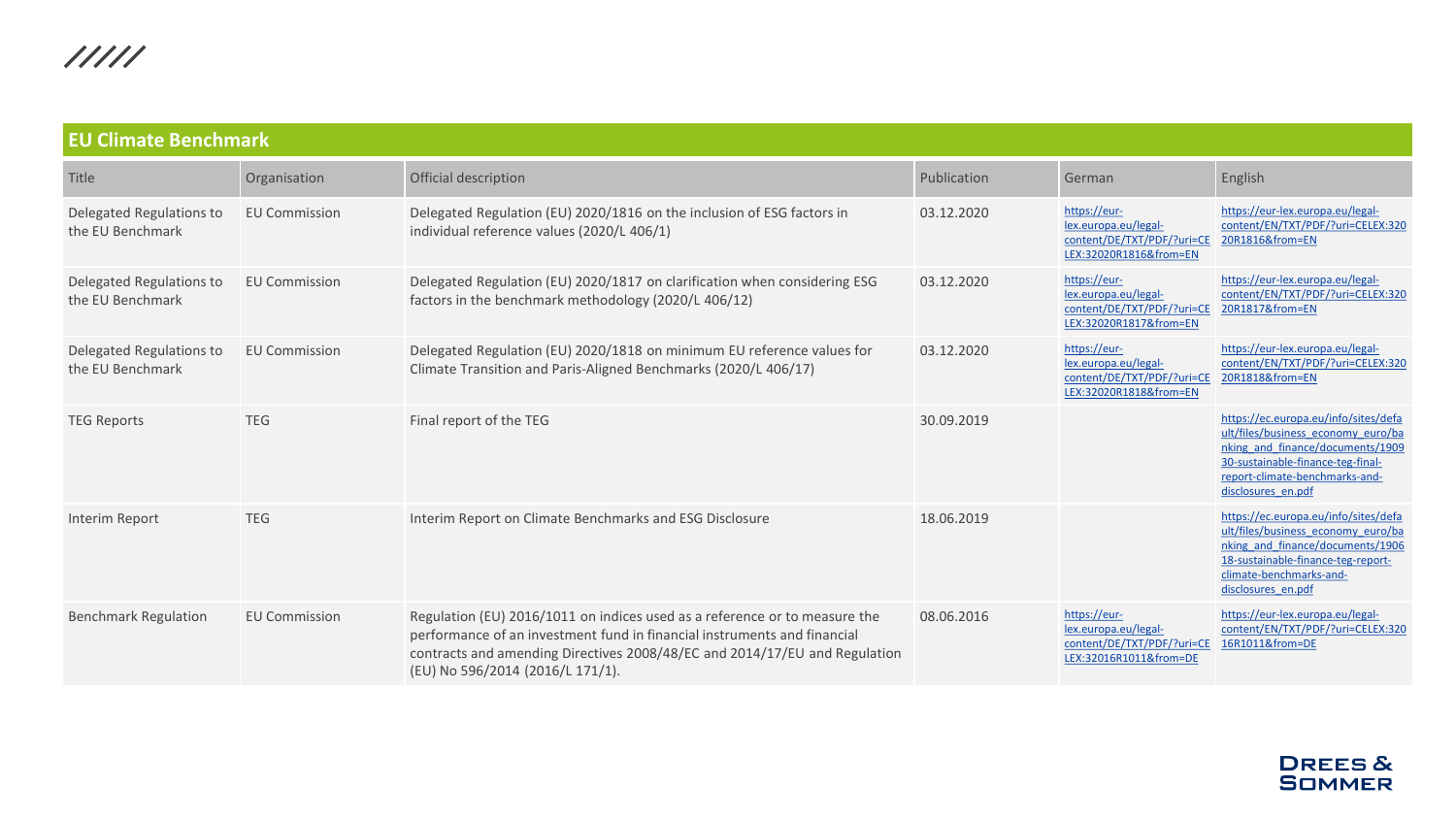<span id="page-15-0"></span>

| <b>EU Ecolabel</b>          |                      |                                                                           |                   |        |                                                                                                                                                                                                                |  |
|-----------------------------|----------------------|---------------------------------------------------------------------------|-------------------|--------|----------------------------------------------------------------------------------------------------------------------------------------------------------------------------------------------------------------|--|
| Title                       | Organisation         | Official description                                                      | Publication       | German | English                                                                                                                                                                                                        |  |
| Technical Report 4.0        | <b>EU Commission</b> | Development of criteria for the EU ecolabel for retail financial products | <b>March 2021</b> |        | https://susproc.jrc.ec.europa.eu/product-<br>bureau/sites/default/files/2021-<br>03/2021.03.05%20-<br>%20EUEL%20financial%20products%20-<br>%20Technical%20Report%204%20FINAL.pd                               |  |
| <b>Technical Report 3.0</b> | <b>EU Commission</b> | Development of criteria for the EU ecolabel for retail financial products | October 2020      |        | https://susproc.jrc.ec.europa.eu/product-<br>bureau/sites/default/files/2020-<br>11/Draft%20Technical%20Report%203%20-<br>%20Retail%20financial%20products.pdf                                                 |  |
| Market study                | <b>EU Commission</b> | market feasibility study                                                  | June 2020         |        | https://op.europa.eu/en/publication-<br>detail/-/publication/91cc2c0b-ba78-11ea-<br>811c-01aa75ed71a1/language-en/format-<br>PDF/source-137198287                                                              |  |
| Technical Report 2.0        | <b>EU Commission</b> | Development of criteria for the EU ecolabel for retail financial products | December 2019     |        | https://susproc.jrc.ec.europa.eu/product-<br>bureau/sites/default/files/2020-<br>02/20191220 EU Ecolabel FP Draft Tech<br>nical Report 2-0.pdf                                                                 |  |
| Technical Report 1.0        | <b>EU Commission</b> | Development of criteria for the EU ecolabel for retail financial products | <b>March 2019</b> |        | https://susproc.jrc.ec.europa.eu/product-<br>bureau/sites/default/files/contentype/pro<br>duct group documents/1581683024/2019<br>0315%20TR%201.0%20EU%20EL%20Financ<br>al%20Products Final%20consultation.pdf |  |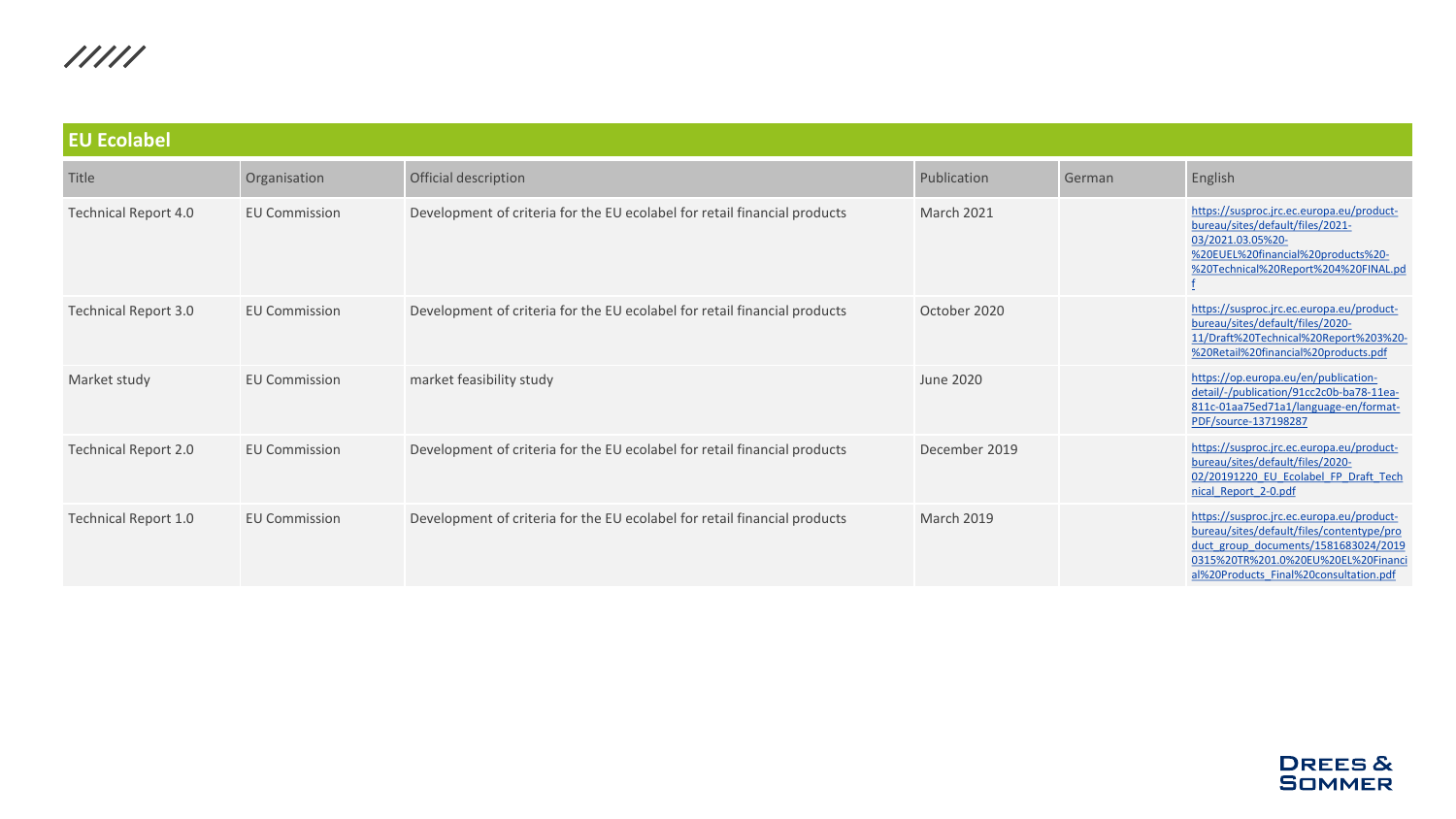<span id="page-16-0"></span>

| <b>EU Green Bond Standard</b> |                      |                                                                           |                   |        |                                                                                                                                                                                                                |  |
|-------------------------------|----------------------|---------------------------------------------------------------------------|-------------------|--------|----------------------------------------------------------------------------------------------------------------------------------------------------------------------------------------------------------------|--|
| Title                         | Organisation         | Official description                                                      | Publication       | German | English                                                                                                                                                                                                        |  |
| Technical Report 4.0          | <b>EU Commission</b> | Development of criteria for the EU ecolabel for retail financial products | <b>March 2021</b> |        | https://susproc.jrc.ec.europa.eu/product-<br>bureau/sites/default/files/2021-<br>03/2021.03.05%20-<br>%20EUEL%20financial%20products%20-<br>%20Technical%20Report%204%20FINAL.pd                               |  |
| <b>Technical Report 3.0</b>   | <b>EU Commission</b> | Development of criteria for the EU ecolabel for retail financial products | October 2020      |        | https://susproc.jrc.ec.europa.eu/product-<br>bureau/sites/default/files/2020-<br>11/Draft%20Technical%20Report%203%20-<br>%20Retail%20financial%20products.pdf                                                 |  |
| Market study                  | <b>EU Commission</b> | market feasibility study                                                  | June 2020         |        | https://op.europa.eu/en/publication-<br>detail/-/publication/91cc2c0b-ba78-11ea-<br>811c-01aa75ed71a1/language-en/format-<br>PDF/source-137198287                                                              |  |
| Technical Report 2.0          | <b>EU Commission</b> | Development of criteria for the EU ecolabel for retail financial products | December 2019     |        | https://susproc.jrc.ec.europa.eu/product-<br>bureau/sites/default/files/2020-<br>02/20191220 EU Ecolabel FP Draft Tech<br>nical Report 2-0.pdf                                                                 |  |
| Technical Report 1.0          | <b>EU Commission</b> | Development of criteria for the EU ecolabel for retail financial products | <b>March 2019</b> |        | https://susproc.jrc.ec.europa.eu/product-<br>bureau/sites/default/files/contentype/pro<br>duct group documents/1581683024/2019<br>0315%20TR%201.0%20EU%20EL%20Financ<br>al%20Products Final%20consultation.pdf |  |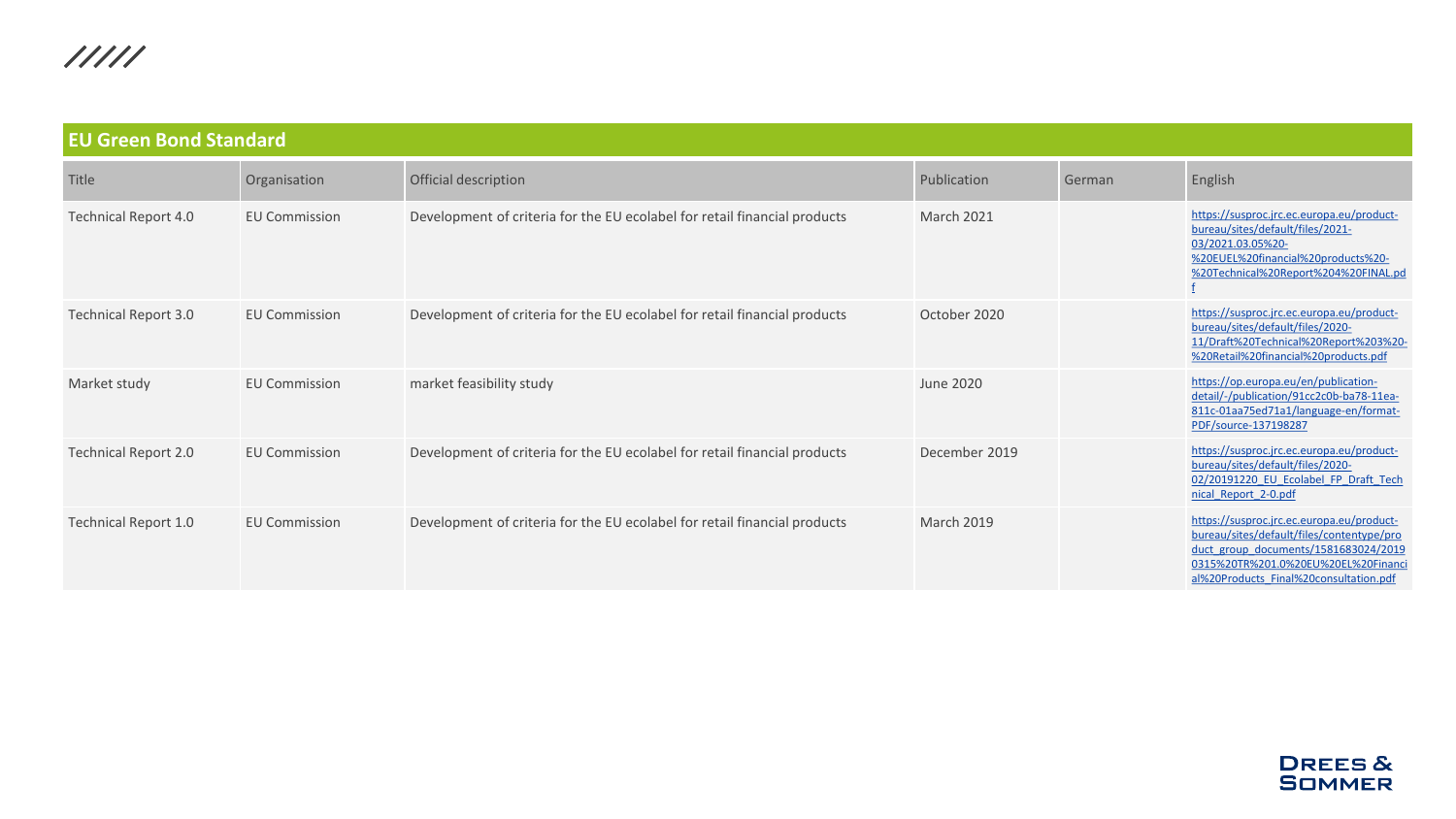<span id="page-17-0"></span>

| <b>Further Bond Standards and Publications</b> |                         |                                                                                                                      |              |                                                                                                                                          |                                                                                                                       |  |
|------------------------------------------------|-------------------------|----------------------------------------------------------------------------------------------------------------------|--------------|------------------------------------------------------------------------------------------------------------------------------------------|-----------------------------------------------------------------------------------------------------------------------|--|
| Title                                          | Organisation            | Official description                                                                                                 | Publication  | German                                                                                                                                   | English                                                                                                               |  |
| <b>IDW</b> paper                               | <b>IDW</b>              | Green bonds - Towards a reliable market for green bonds by the Institute of<br>Public Auditors in Germany (IDW)      | 16.02.2021   | https://www.idw.de/blob/129034/058<br>f0ddce4d6c1ee26c42ee8d293b1a2/do<br>wn-knowledgepaper-greenbonds-<br>data.pdf                      |                                                                                                                       |  |
| Social Bond Principles                         | <b>ICMA</b>             | Social Bond Principles                                                                                               | June 2020    | https://www.icmagroup.org/sustainab<br>e-finance/the-principles-guidelines-<br>and-handbooks/social-bond-principles-<br>sbp/             | https://www.climatebonds.net/files/files/CBI_Tax<br>onomy Tables January 20.pdf                                       |  |
| Climate Bond Taxonomy                          | Climate Bond Initiative | Climate Bonds Taxonomy                                                                                               | January 2020 |                                                                                                                                          | https://www.climatebonds.net/files/files/CBI_Tax<br>onomy Tables January 20.pdf                                       |  |
| Guideline for Blue Bonds                       | <b>BNCFF</b>            | Blue Bonds: Financing the resilience of coastal ecosystems of the Blue Natural<br>Capital Financing Facility (BNCFF) | April 2019   |                                                                                                                                          | https://www.4climate.com/dev/wp-<br>content/uploads/2019/04/Blue-Bonds final.pdf                                      |  |
| Green Bond Principles                          | <b>ICMA</b>             | Green Bond Principles of the International Capital Market Association (ICMA) 10                                      | June 2018    | https://www.icmagroup.org/sustainab<br>e-finance/the-principles-guidelines-<br>and-handbooks/green-bond-principles-<br>gbp/#translations | https://www.icmagroup.org/assets/documents/R<br>egulatory/Green-Bonds/Green-Bonds-Principles-<br>June-2018-270520.pdf |  |

| <b>Principles of the Loan Market Association</b> |  |
|--------------------------------------------------|--|
|--------------------------------------------------|--|

| Title                  | Organisation | Official description                                                                                            | Publication | German | English                                                                                                                                                                                                                                                                 |
|------------------------|--------------|-----------------------------------------------------------------------------------------------------------------|-------------|--------|-------------------------------------------------------------------------------------------------------------------------------------------------------------------------------------------------------------------------------------------------------------------------|
| social loan principles |              | Loan Market Association Consultation document on the establishment of an EU Green Bond standard                 | 13.04.2021  |        | https://www.lma.eu.com/application/files/1816/<br>1829/9975/Social Loan Principles.pdf#:~:text=Th<br>e%20Social%20Loan%20Principles%20%28%E2%8<br>0%9CSLP%E2%80%9D%29%20have%20been%20d<br>eveloped,and%20integrity%20of%20the%20emer<br>ging%20social%20loan%20product |
| Green Loan Principles  |              | Loan Market Association User's Guide to the TEG Proposal for an EU Green Bond Standard                          | 11.02.2021  |        | https://www.lma.eu.com/application/files/9716/<br>1304/3740/Green Loan Principles Feb2021 V04.                                                                                                                                                                          |
| Principles             |              | Sustainability Linked Loan Loan Market Association TEG Report - Proposal for an EU Green Bond Standard (EU GBS) | 05.05.2020  |        | https://www.lma.eu.com/application/files/5115/<br>8866/8901/Sustainability Linked Loan Principles<br>V032.pdfhttps://www.lma.eu.com/application/fi<br>les/5115/8866/8901/Sustainability Linked Loan<br>Principles V032.pdf                                              |

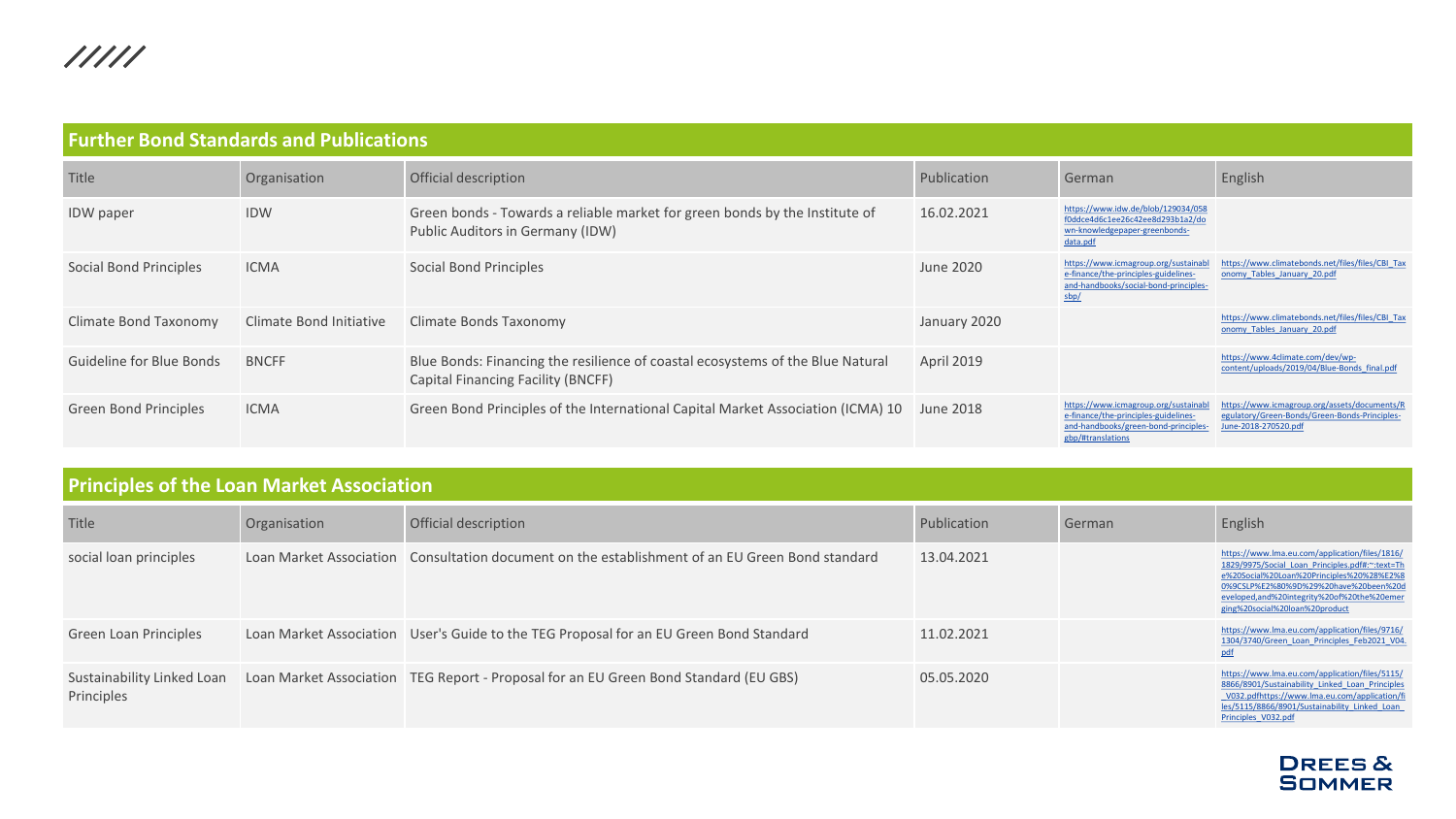<span id="page-18-0"></span>

| <b>Guidelines and principles</b>          |                   |                                                                                                                                                   |             |                                                                                                                                             |                                                                                                                                 |  |
|-------------------------------------------|-------------------|---------------------------------------------------------------------------------------------------------------------------------------------------|-------------|---------------------------------------------------------------------------------------------------------------------------------------------|---------------------------------------------------------------------------------------------------------------------------------|--|
| Title                                     | Organisation      | Official description                                                                                                                              | Publication | German                                                                                                                                      | English                                                                                                                         |  |
| UN PRB                                    | <b>UNEP FI</b>    | Principles for responsible banking                                                                                                                | 2019        |                                                                                                                                             | https://www.unepfi.org/wordpress/wp-<br>content/uploads/2019/07/FINAL-PRB-<br>Signature-Document-2-Interactive-22-07-<br>19.pdf |  |
| Guide for fixed income<br>investors       | <b>UN PRI</b>     | Guide for fixed income investors                                                                                                                  | 2014        | https://www.unpri.org/download<br>?ac=2961                                                                                                  | https://www.unpri.org/download?ac=32                                                                                            |  |
| Fiduciary duties                          | <b>UN PRI</b>     | <b>Fiduciary duties</b>                                                                                                                           | 2014        | https://www.unpri.org/download<br>?ac=10967                                                                                                 | https://www.unpri.org/download?ac=137                                                                                           |  |
| UN PRI                                    | <b>UNEP FI</b>    | Principles for responsible investing                                                                                                              | 2014        | https://www.unpri.org/download<br>Pac=10967                                                                                                 | https://www.oecd.org/daf/inv/mne/48004<br>323.pdf                                                                               |  |
| OECD guidelines                           | <b>OECD</b>       | OECD guidelines for multinational enterprises                                                                                                     | 2011        | https://mneguidelines.oecd.org/<br>48808708.pdf                                                                                             | https://www.ohchr.org/documents/public<br>ations/guidingprinciplesbusinesshr en.pdf                                             |  |
| <b>UN guiding Principles</b>              | <b>UN</b>         | UN guiding principles on business and human rights                                                                                                | 2011        | https://www.auswaertiges-<br>amt.de/blob/266624/b51c16faf1<br>b3424d7efa060e8aaa8130/un-<br>leitprinzipien-de-data.pdf                      | https://www.ohchr.org/documents/public<br>ations/guidingprinciplesbusinesshr en.pdf                                             |  |
| Diversity charter                         | Diversity charter | For diversity in the world of work                                                                                                                | 2006        | https://www.globalcompact.de/d<br>e/ueber-uns/Dokumente-Ueber-<br>uns/DIE-ZEHN-PRINZIPIEN-1.pdf                                             |                                                                                                                                 |  |
| UN global compact                         | <b>UN</b>         | The ten principles of the global compact                                                                                                          | 2000        | https://www.globalcompact.de/d<br>e/ueber-uns/Dokumente-Ueber-<br>uns/DIE-ZEHN-PRINZIPIEN-1.pdf                                             |                                                                                                                                 |  |
| ILO core labour standards                 | <b>ILO</b>        | International Labour Organisation (ILO) core labour standards - ILO declaration<br>on fundamental principles and rights at work and its follow-up | 18.06.1998  | https://www.ilo.org/wcmsp5/gro<br>ups/public/---europe/---ro-<br>geneva/---ilo-<br>berlin/documents/normativeinstr<br>ument/wcms 193727.pdf | https://www.ilo.org/wcmsp5/groups/publi<br>$c$ /---ed norm/---<br>declaration/documents/normativeinstrum<br>ent/wcms 716594.pdf |  |
| International Bill of Human UNO<br>Rights |                   | International Bill of Human Rights                                                                                                                | 10.12.1948  | https://www.un.org/depts/germ<br>an/menschenrechte/aemr.pdf                                                                                 | https://www.ohchr.org/documents/public<br>ations/factsheet2rev.1en.pdf                                                          |  |

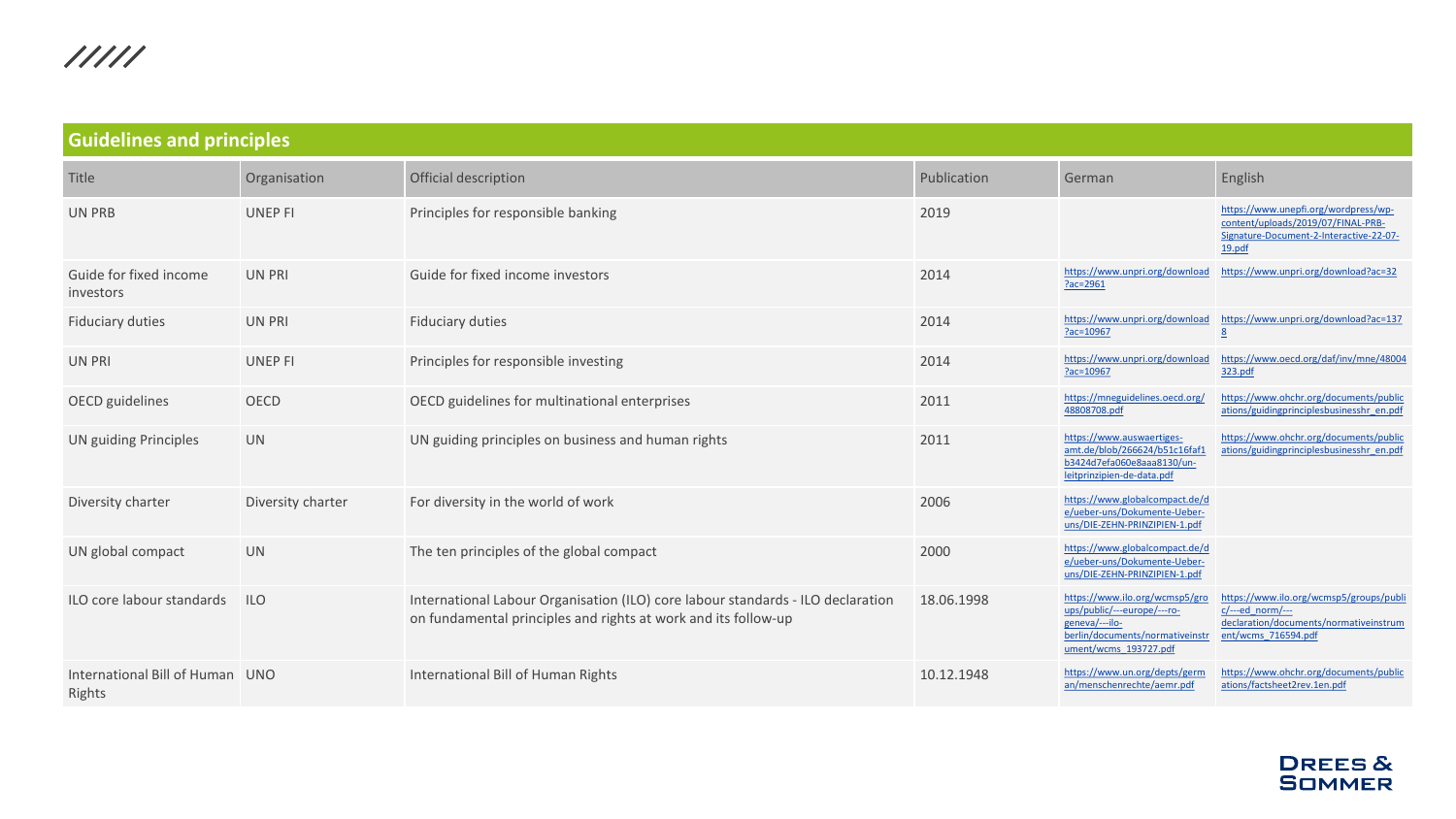<span id="page-19-0"></span>

| <b>Sustainability in securities regulation</b> |                      |                                                                                                                                  |             |                                                                                                  |                                                                                                                                                                                           |  |  |
|------------------------------------------------|----------------------|----------------------------------------------------------------------------------------------------------------------------------|-------------|--------------------------------------------------------------------------------------------------|-------------------------------------------------------------------------------------------------------------------------------------------------------------------------------------------|--|--|
| Title                                          | Organisation         | Official description                                                                                                             | Publication | German                                                                                           | English                                                                                                                                                                                   |  |  |
| Proposal to complement<br>the AIFM Regulation  | <b>EU Commission</b> | Draft amendment to regulation no 231/2013 (AIFM) (C/2021/2615)                                                                   | 21.04.2021  |                                                                                                  | https://ec.europa.eu/transparency/regdoc/rep/3/<br>2021/EN/C-2021-2615-F1-EN-MAIN-PART-1.PDF                                                                                              |  |  |
| Proposal to supplement<br>the UCITS Directive  | <b>EU Commission</b> | Draft amendment of directive 2010/43/EU (UCITS) (C/2021/2617)                                                                    | 21.04.2021  | https://ec.europa.eu/transparency/reg<br>doc/rep/3/2021/DE/C-2021-2617-F1-<br>DE-MAIN-PART-1.PDF | https://ec.europa.eu/transparency/regdoc/rep/3/<br>2021/EN/C-2021-2617-F1-EN-MAIN-PART-1.PDF                                                                                              |  |  |
| <b>ESMA - Strategy</b>                         | <b>ESMA</b>          | ESMA - Sustainable Finance Strategy (ESMA22-105-1052)                                                                            | February    |                                                                                                  | https://www.esma.europa.eu/sites/default/files/l<br>ibrary/esma22-105-<br>1052 sustainable finance strategy.pdf                                                                           |  |  |
| <b>ESMA Final Report</b>                       | <b>ESMA</b>          | Technical advice on the integration of sustainability policies and factors into the<br>UCITS Directive and AIFMD (ESMA34-45-688) | 30.04.2019  |                                                                                                  | https://www.esma.europa.eu/sites/default/files/l<br>ibrary/esma34-45-<br>688 final report on integrating sustainability ri<br>sks and factors in the ucits directive and the<br>aifmd.pdf |  |  |

### **Publication of the European Central Bank (ECB)**

| Title                       | Organisation | Official description                                                                                                                | Publication | German | English                                                                                                                                                                                                                                                                                                                 |
|-----------------------------|--------------|-------------------------------------------------------------------------------------------------------------------------------------|-------------|--------|-------------------------------------------------------------------------------------------------------------------------------------------------------------------------------------------------------------------------------------------------------------------------------------------------------------------------|
| <b>EBA</b> consultation     | EBA          | Public consultation on draft technical standards on ESG risk disclosure under<br>Pillar 3                                           | 01.03.2021  |        | https://www.eba.europa.eu/eba-launches-public-consultation-<br>draft-technical-standards-pillar-3-disclosures-esg-risks                                                                                                                                                                                                 |
| <b>EBA Discussion Paper</b> | EBA          | EBA discussion paper on the management and monitoring of ESG risks for credit<br>institutions and investment firms (EBA/DP/2020/03) | 30.10.2020  |        | https://www.eba.europa.eu/sites/default/documents/files/docume<br>nt_library/Publications/Discussions/2021/Discussion%20Paper%20o<br>n%20management%20and%20supervision%20of%20ESG%20risks%2<br>Ofor%20credit%20institutions%20and%20investment%20firms/9354<br>96/2020-11-02%20%20ESG%20Discussion%20Paper.pdf?retry=1 |
| <b>EBA</b> questionnaire    | EBA          | Pillar 3 disclosure on ESG risks                                                                                                    | 17.09.2020  |        | https://www.eba.europa.eu/sites/default/documents/files/docume<br>nt_library/Regulation%20and%20Policy/Transparency%20and%20Pil<br>lar%203/Questionnaire%20-<br>%20ESG%20disclosure/931627/Questionnaire%20to%20banks%20-<br>%20P3%20disclosures%20on%20ESG%20risks%20under%20Article%<br>20449a%20CRR.pdf              |
| EBA GLOM                    | EBA          | EBA guideline on lending and credit monitoring (EBA/GL/2020/06)                                                                     | 29.05.2020  |        | https://www.eba.europa.eu/sites/default/documents/files/docume<br>nt library/Publications/Guidelines/2020/Guidelines%20on%20loan<br>%20origination%20and%20monitoring/884283/EBA%20GL%202020<br>%2006%20Final%20Report%20on%20GL%20on%20loan%20originati<br>on%20and%20monitoring.pdf?retry=1                           |